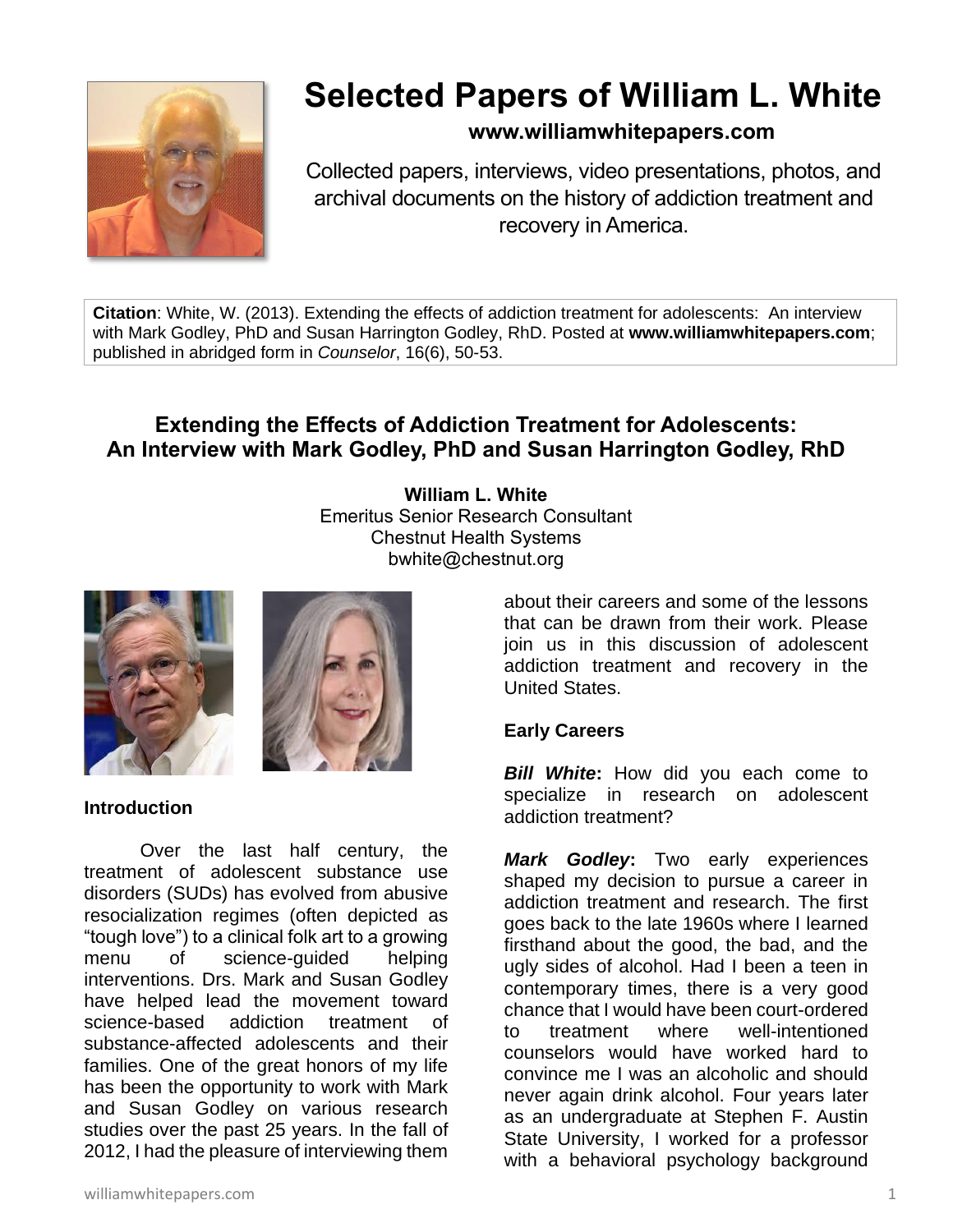who taught coursework and did research on alcoholism. He enlisted me in a videotaping study of students in drinking situations, which taught me about the subtle but undeniable effects of social learning on drinking behavior in social settings. I recall wondering at the time, "Could social settings contribute to pro-social behavior too?"

So, from my early "fieldwork," I decided to pursue graduate studies in alcoholism assessment and treatment. I enrolled in the Worden School of Social Service at Our Lady of the Lake University of San Antonio, and although the practice instructors were largely neo-Freudian, they gave me great latitude to pursue my interest in behavior therapy. It was the golden age of behavior modification and therapy, and I had been reading many innovative and exciting articles by Dr. Nathan Azrin and his colleagues at the Behavior Research Lab located on the grounds of Anna State Hospital in southern Illinois. In 1974, I read two articles that had a profound effect on my career. The first, by Israel Goldiamond, made a compelling case for broad spectrum assessment of all life health areas before arriving at a treatment plan, and the second was A Community Reinforcement Approach (CRA) to the Treatment of Alcoholism by George Hunt and Nathan Azrin. These early papers continue to influence the work of our institute.

Susan and I were married that year and the following year she and I set our sights on getting to southern Illinois – she to enter SIU-Carbondale in their behavior modification program and me to start my career in addiction treatment while (hopefully) working with Nate Azrin on the Community Reinforcement Approach.

*Bill White***:** Susan, was your path to specializing in research on adolescent addiction treatment similar?

*Susan Godley***:** My doctorate was in Rehabilitation, specifically as it related to vocational rehabilitation. I was always attracted to the research, statistics, and program evaluation courses. I thought I would end up teaching at a university that had master's degrees in vocational rehabilitation. My first degree and job was in orientation and mobility, which is the method of teaching those who are visually impaired how to get around with a cane. After a master's in behavior modification, I ended up working in job placement for those with disabilities, so pursing a doctorate in rehabilitation was a natural path for me. I had always seen myself in the "helping profession," but specifically was interested in being able to study how effective attempts to help were –regardless of the human problem that helping professionals were attempting to help ameliorate.

After finishing my doctorate, my first job was as a program evaluator at a community mental health center. This center served a county in Southern Illinois, and it was comprehensive and included services for those who had severe mental illness, substance use problems, were in crisis, and for children and adolescents. In my doctorate, I had learned an approach to program evaluation that included measuring inputs (processes), intermediate outcomes, and outcomes to evaluate different programs. In my job, I put in place indicators for all these different programs and would give regular feedback to the executive and program management. I was fortunate to be in a place where I learned about the treatment trends for all these problems and also indicators of quality treatment, since the center was one of the first to receive JCAHO (Joint Commission on Accreditation of Healthcare Organizations) accreditation.

With minimal funding, I decided to work with the mental health program, and we devised a randomized clinical trial to evaluate what might roughly be called a type of case management. During that time, deinstitutionalization had not taken place to the degree that it did later, but there was already a lot of emphasis on keeping individuals out of the state mental health facilities (or state hospitals as they were called then). The study was ultimately called "paid friends for frequent recidivists," and the experimental intervention consisted of pairing individuals with SMI (serious mental illness) with a college student who would spend time with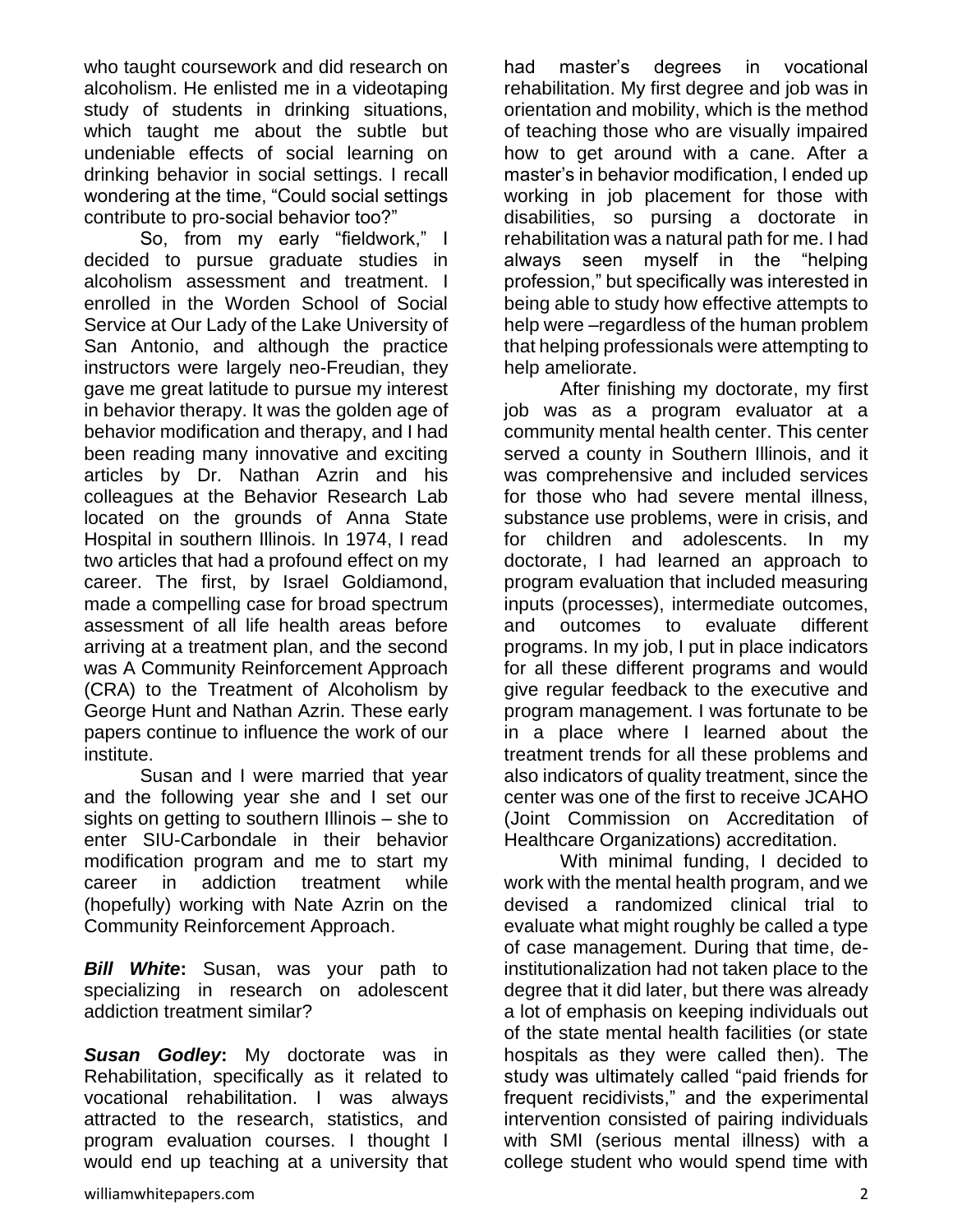them engaging in what we now call "'pro– social" activities in A-CRA (Adolescent Community Reinforcement Approach).

I particularly remember how painful it was for the director of the mental health program to go through the process of randomizing participants to condition because she wanted everyone to receive the "paid friend." Ultimately, we were able to publish this study and did find that those individuals in the "paid friends" group reported more physical activity, more independent living skills, achievement of more vocational/educational goals, and better medication compliance. We also found that those who were hospitalized were likely to have a substance use problem. My work with this population also led me to read about Assertive Community Treatment (ACT), which was being developed by Test, Stein, Bond, and Witheridge.

*Bill White***:** Was there much preparation for this area of specialization provided by your respective doctoral programs?

*Susan Godley***:** I would say that the research, statistics, and program evaluation classes provided a background for the skills I needed in those areas. My exposure to treatment for those with mental health and substance use problems through my work at the community mental health center and the contract work I did helped me understand some of the needs and challenges of work across multiple areas of human service. For example, I later led an evaluation of a multisite project in Illinois implementing services for those with mental illness and substance abuse. The evaluation included both quantitative and qualitative components, and the need for integrated treatment approaches for individuals who have major mental health and substance use problems was abundantly clear. The field still struggles with these issues today over 20 years later.

The department where I received my doctorate had a special emphasis in substance use treatment, but I don't think I took any courses in that area. Most of what I knew about substance use treatment came

from living with Mark and interacting with staff that worked at the program he was directing at the time and from my interactions with the program at the community mental health center where I worked. I'm very glad that many of my professional experiences were so close to those in actual practice – rather than solely through a research track – as I think it provided me with a very valuable perspective.

*Mark Godley***:** My clinical and research interests were set in my undergraduate and MSW curriculum. My doctoral studies did not include coursework in addictions. My curriculum was primarily focused on acquiring the research skills to prepare me for a career as a research scientist. I was very fortunate to study in a program with several accomplished statisticians who had written textbooks in research design, multiple regression analysis, and nonparametric statistics. My most productive coursework was in program evaluation. This course integrated research design and statistical analysis with different theories of program evaluation. Since I was working in the alcoholism treatment field and pursing my PhD at the same time, I was able to extract data from case records or conduct program evaluation projects at work and then analyze the data for my coursework. It was a great learning laboratory and made my coursework both meaningful and exciting at the same time. I was busy but full of purpose and discovery, and I quite enjoyed it. Combined with my clinical experience and MSW degree, it really prepared me for my career at Chestnut.

*Bill White:* Mark, you referenced your early work with Dr. Nathan Azrin on what came to be known as the Community Reinforcement Approach (CRA) to the treatment of alcoholism. Could you describe that early work and how it has informed your subsequent research interests?

*Mark Godley***:** In southern Illinois, I interviewed for employment with two people – Floyd Cunningham, Administrator at a community mental health center in two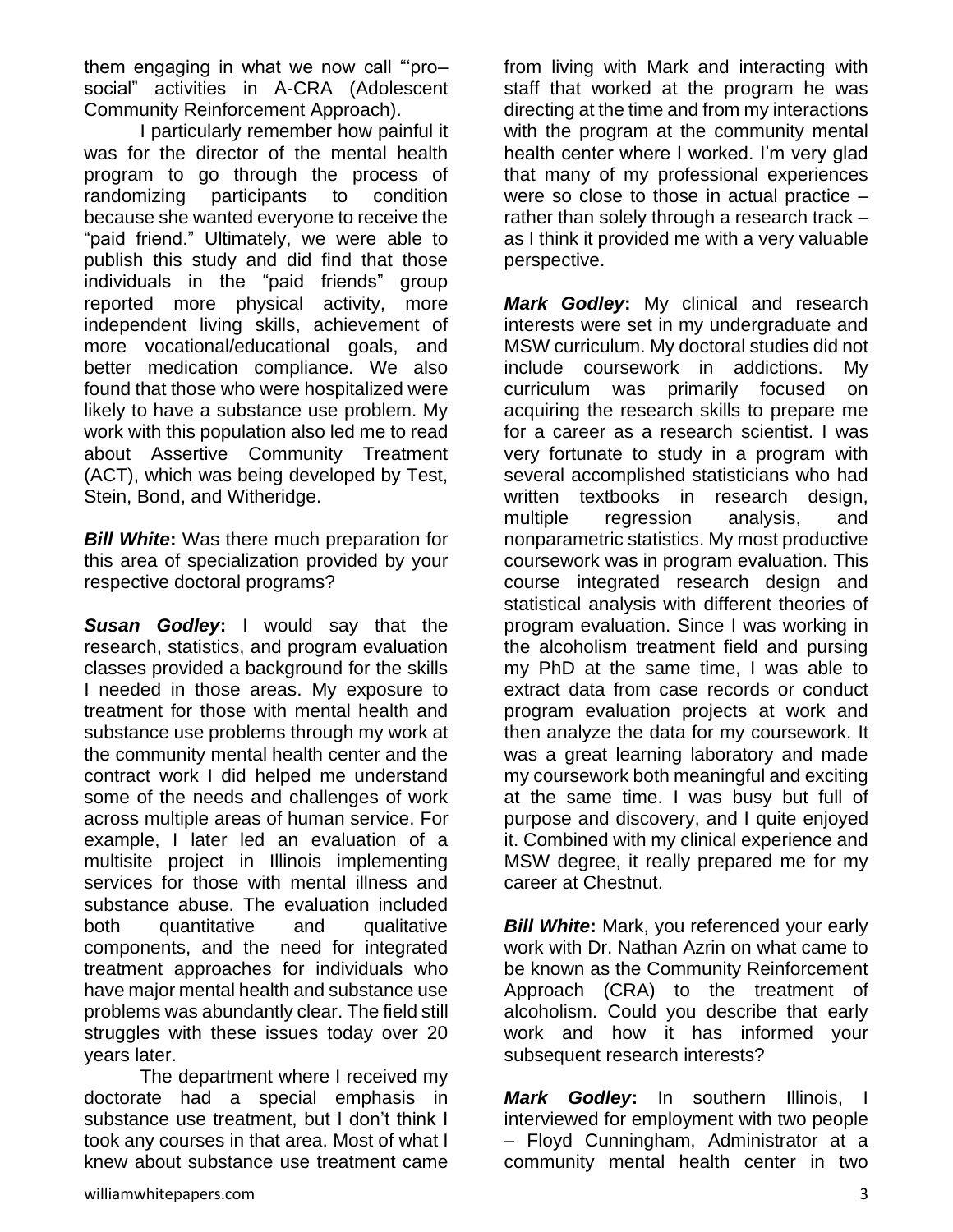southern IL counties, and Nate Azrin. Floyd hired me to direct the mental health center's alcohol treatment programs, and Nate suggested we form a research partnership to study CRA with alcoholics admitted to outpatient treatment. By late 1975, Dr. George Hunt was training me on CRA. Soon after, we started working with Nate and others on an outpatient research study on CRA. In 1976, I hired Bob Meyers, who had not yet completed his BSW but was full of energy and turned out to be a CRA natural. Bob went on to work with Bill Miller at the University of New Mexico, and today, Bob is the premier interpreter and trainer on CRA and its application to working with family members who want to get help for a loved one. During my 11 years at the community mental health (MH) center, I picked up valuable clinical and program management skills.

One early CRA experience I'd like to share involved several of us, including Susan, Bob, and our colleagues, John Mallams and Bob Sisson. Through the goodwill of the Carbondale Park District, we acquired at no cost the use of their community center on Saturday nights, where we operated the United Club –a social club for recovering alcoholics. I had seen from videotape how students drinking cued drinking in others. At the United Club, I learned how positive behavior by one or two participants could have a similar cascading effect. Now, imagine a dance floor full of relatively shy, newly recovering alcoholics dancing to Waylon Jennings and Jerry Jeff Walker music. Susan can tell you more about this as she accepted all invitations to dance. By day, we practiced CRA in our offices and in patients' homes; on Saturday night, we observed CRA in action (see Mallams et al., 1982).

Many people wonder about the name – Community Reinforcement Approach – what does it mean? Even before it became an acronym, the meaning was obscure. It is derived from operant learning and essentially means that the therapist works with the patient and those in the patient's immediate community to create an environment that is sufficiently dense with positive activities (reinforcement) to compete with alcohol and drug use. Returning to use would result in time-out from positive reinforcement.

My work on the Azrin outpatient study of CRA and Disulfiram (Antabuse) treatment along with the work on the United Club project taught me a valuable lesson – one that has, for me, become the cornerstone of my career in community-based outpatient treatment. It can be summed up as follows: our patients need a lot of encouragement to try new things, and counseling is at best about one-third of the role of a good clinician. Being a coach and a cheerleader may be more important. We learned that opening a social club and posting announcements in the clinics wasn't sufficient. By the time we were achieving a full house on Saturday nights, we were not only offering live music and coordinating a potluck dinner, but mailing flyers out, making phone calls to our patients to encourage them to attend, and we even had volunteers driving passenger vans to pick up those who needed transportation. We ended up doing pretty much what the evangelical churches do.

In CRA, this is now known as the "systematic encouragement procedure" and without it, not only would the social club have failed, but so too would untold numbers of new reinforcing activities that our patients "agreed" to do but couldn't quite do without a kind therapist providing systematic encouragement both in and outside a session. Today, with text messaging, there are so many more opportunities to check in and provide systematic encouragement. I hear lots of stories from CRA therapists we train about how they do this. It can be a great aid to increasing pro-social activities that compete with substance use.

Pretty much everything we do through Assertive Continuing Care is derived from either a) Susan's early work to provide support to the severely mentally ill; b) Test and Stein's seminal publications on Assertive Community Treatment; and c) CRA and the systematic encouragement procedure. For example, we decided to do home visits because we learned that there are way too many obstacles to adolescents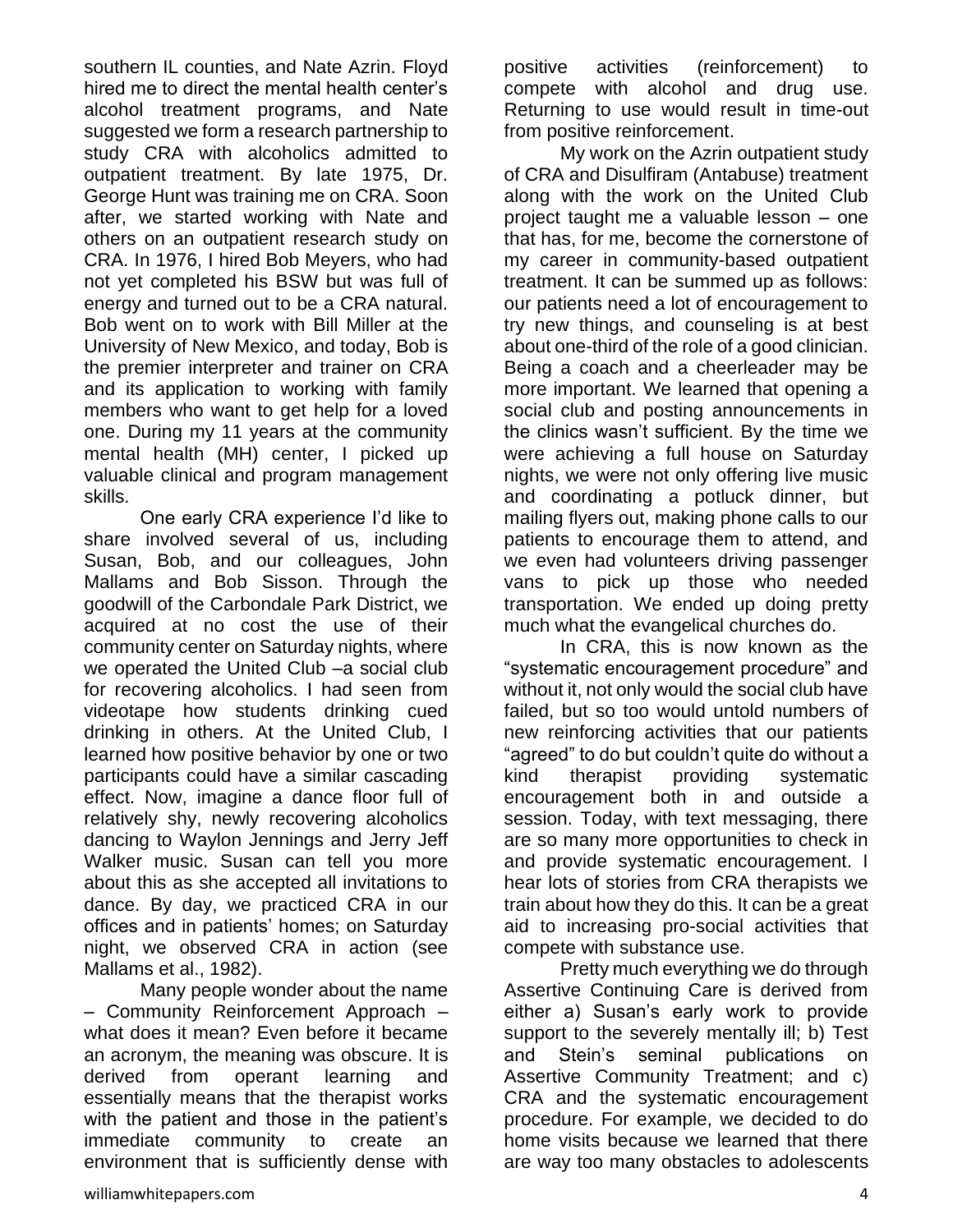reliably attending clinics. Rather than countenance myriad dropouts, we decided to encourage continuing care (CC) by meeting them at locations convenient to them such as school, home, parks, or even take them to their probation officer for a check in and have a session in the car. We also do a lot of behavioral rehearsal (role playing) with clients as a way of practicing a skill so that they will be more likely to use it in their upcoming "homework" between sessions. This is another feature to systematic encouragement.

#### **The Lighthouse Institute**

*Bill White***:** Could you share the story of your both coming to work at Lighthouse Institute (LI), the research division of Chestnut Health Systems?

*Susan Godley***:** Basically, as part of a twocareer marriage, I moved to central Illinois with our two children after Mark had begun his work at LI. Initially, I did contract work and in that capacity, worked with some other government entities (local health department and the mental health code department for Illinois). For example, for the county health department, I led a primarily qualitative evaluation of a home visiting project for young unmarried mothers. For the state, I worked on a system of care grant that they had for children and adolescents. At the same time, I was doing contract work for the fledgling Lighthouse Institute, which at that time had about 3 employees – you, Mark, and a part-time assistant. As I recall, my work included some statistical analyses of a survey of substance use treatment professionals, and at one point, I worked on a proposal to evaluate a multisite project to evaluate a MISA project (which we won). In those early days at LI, we were casting a pretty broad net to bring in program evaluation projects in the substance use and mental health treatment fields. If there was an opportunity, we pursued it and often won projects that defined our next area of work. I would say that at a certain point, we wanted more control over what research questions were being addressed, and how projects

were carried out, and this eventually led us to write our own project and research proposals.

*Mark Godley***:** After 10 years as a program director in a community-based alcohol treatment program and having received my doctorate, I was interested in opportunities that would allow me the ability to do more research. Toward that end, I had conducted a limited search for employment in Illinois. I had actually gotten pretty far with Southern Illinois University-Carbondale to head up their growing addiction studies program, but that fell through when they rejected my idea to combine my teaching position with my current program director position in order to create a clinical and research training lab for students. This was in 1986 and at that time, I was also serving on the board of directors of the Illinois Alcoholism and Drug Dependency Association. After one of our meetings, I was sharing with one of my fellow board members, Russ Hagen, how I was interested in a position that would allow me to conduct addiction treatment research. I was completely unaware that he, along with you, Bill, had started a research and training institute at Chestnut Health Systems.

Over the course of the next several months, Russ and I would get together after board meetings – once in Chicago's Union Station, another in an airport – to get to know each other better and to discuss our mutual ideas about the fledgling institute. In earlier years, I had brought you in to my organization to do some staff training, and I was impressed with your breadth and depth of research and so I was excited thinking about the possibilities of joining both you and Russ at the new institute. My career started with "ground floor" opportunities as an undergraduate, continued that way as a clinical program director in southern Illinois, and now I was about to join Chestnut's fledgling Lighthouse Institute. It seemed just perfect. I accepted the position of Director of Research & Development late in 1986, and it seemed like forever until I finally started in April 1987. Once at the Institute, it took time, but slowly we built up a practice conducting project evaluation studies on different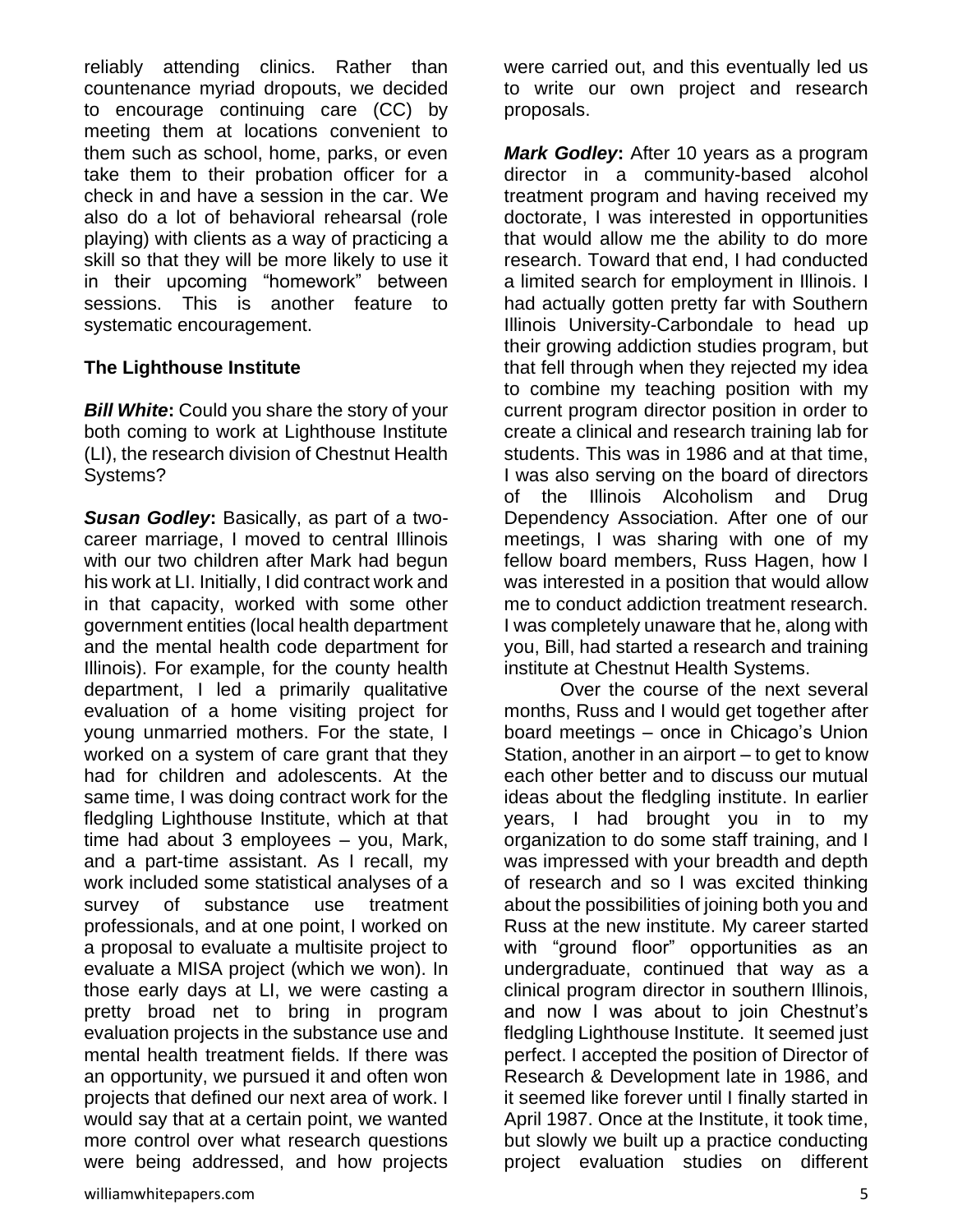federal grants and for state and local organizations. Ten years after joining the institute, we began conducting randomized trials of both primary treatment and continuing care interventions funded by NIH and SAMHSA.

*Bill White***:** Mark, what was the state of continuing care following adolescent treatment in the United States when you first began your research?

*Mark Godley***:** Susan and I started our research on adolescent continuing care in the early 1990s and at that time, there was very little research on what was then referred to as "aftercare" on adults and nothing in the way of controlled trials for youth. The Project MATCH study contained an aftercare study arm, and there was an important chapter in Miller and Hester's books on alcoholism treatment by Donovan and Ito (1986) and Donovan (1998) that began to argue for the concept of continuing care rather than aftercare, but the work on adolescents was limited to a couple of observational studies of outcomes showing that youth with aftercare services seemed to do better. Unfortunately, such studies are very weak on causal inference because clients who are most likely to do well are also those who follow therapeutic recommendations and move to aftercare.

In our early work, we observed that fewer than 40% of youth discharged from residential treatment were receiving aftercare services, and when we expanded this study to evaluate linkage to continuing care in three different states, we consistently saw linkage rates around 35%. Thus only about 1 in 3 patients (youth and adults) received continuing care in actual practice. So much has been learned about ways to improve continuing care initiation over the past 15 years. Work by Steve Lash and recently by Maxine Stitzer's group at Hopkins points to the value of "inreach" (i.e., continuing care counselor meets with client before discharge from primary treatment episode) and minimizing the time to first appointment after discharge. This approach can double or better the rates we observed in typical practice.

In our research with adolescents, we have chosen to follow an "assertive" approach to continuing care, which involves counselors doing home or school visits in order to reach youth. With this approach, we can initiate CC to more than 90% of youth discharged from primary treatment (regardless of type of discharge). The vast majority of these youth are linked within 2 weeks of discharge; thus meeting the Washington Circle continuity of care performance standard. Our work with Bryan Garner showed that regardless of type of discharge, youth randomly assigned to an assertive condition vs. usual referral to continuing care were more likely to be linked to CC within two weeks of discharge and more likely to have full symptom remission at 3 months post-discharge. I am confident that research has established some highly effective approaches to improving continuing care initiation rates. In so doing, we can greatly improve care continuity, which is likely to lead to longer periods of remission, shorter relapses, and improved recovery outcomes. Now we puzzle over how to make these methods acceptable and reimbursable in actual practice. To date, there has not been much progress on this front.

**Bill White:** How did the Lighthouse Institute come to specialize in what happens after addiction treatment and how to extend and amplify the effects of addiction treatment?

*Mark Godley***:** As a clinical director of treatment programs for adults and adolescents with SUD in the early 1980s, I was concerned that too many of our patients experienced a return to use after they left treatment. I created a position for an aftercare counselor whose job it was to follow-up with patients after discharge, train relapse prevention skills, and provide supportive counseling. Years later, as our research group at Chestnut was beginning to develop focus and establish our main areas of interest in the mid-1990s, two areas of expertise clearly emerged. It is interesting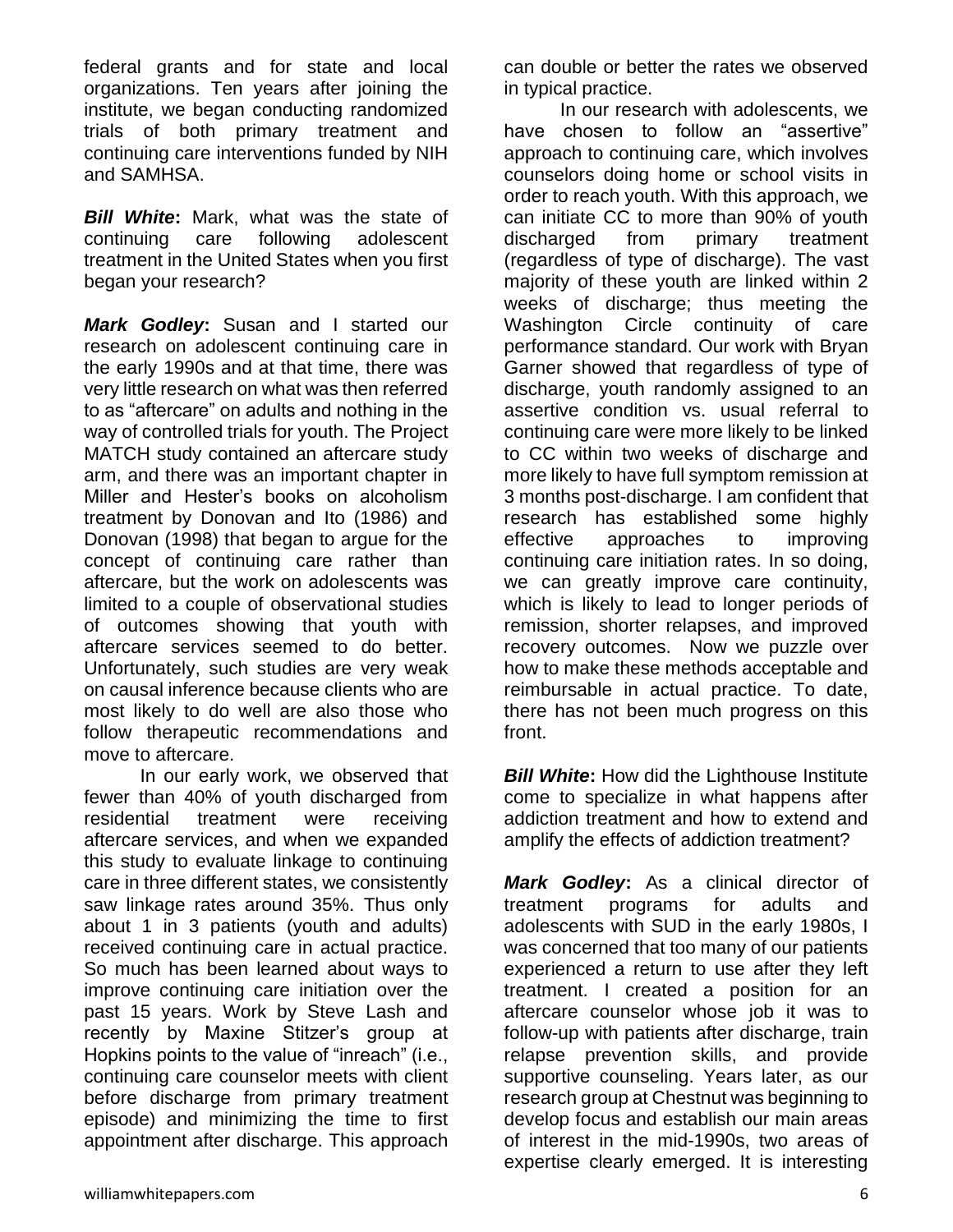that our senior staff came to these interests based on different experiences and interests: 1) aftercare or continuing care studies, which came largely from Susan's research to support patients with severe mental illness and my clinical work in the areas of aftercare and relapse prevention; and 2) patient tracking for longitudinal followup studies. It is also true that in the first federal grant Susan won, she included an aftercare component because the individual who was the clinical director of the adolescent program at the time that application was submitted said this was a need that was not adequately addressed.

The Recovery Management Checkup (RMC) studies led by Drs. Michael Dennis and Christy Scott grew out of an earlier project in which we were developing the GAIN biopsychosocial assessment with a 90-day patient monitoring (GAIN M90) follow-up system. This led to 14 consecutive years of NIDA funding and longitudinal studies establishing that quarterly RMCs resulted in better treatment utilization and improved recovery outcomes for adults. In collaboration with engineers at the University of Wisconsin-Madison, the next iteration of RMCs will be smartphone-based and result in RMCs improving from quarterly to multiple times daily! Even more exciting, patients using these smartphone apps learn their statistical likelihood of relapse based on results of their brief daily assessment and can access several intervention apps, including one that allows them to speak to a counselor.

We are already seeing the innovative use of smartphone technology to help people lose weight and tap into a social network to get support for their efforts. There is reason to believe that the same can happen for those with substance use disorders. Of course, for patients with significant impairment in multiple life-health areas in addition to addiction, we believe that face-to-face assertive approaches that combine patient advocacy, linkage to needed services, skill building, and the development of multiple reinforcing prosocial activities networks such as mutual support groups will continue to be important.

*Bill White***:** Mark, you have often referenced the importance of a 1994 LI retreat in shaping LI's research agenda for the coming years. What decisions were made at that retreat that were so crucial to the future of  $| \cdot |$ 

*Mark Godley***:** Your question references a watershed event in the organizational life of LI. From the time you started our institute in 1986 to 1994, our research was limited to conducting 3rd party evaluation studies of other investigators' federal and state demonstration grants. Even before we came to Chestnut, Susan and I were committed to continuous quality improvement of programs by monitoring key program performance indicators at regular intervals, meeting with stakeholders to discuss the findings, and then moving to a discussion of what needs to happen to improve performance. This is a kind of formative evaluation that is talked about a lot, but it does not seem to happen that often in practice. When we came to LI, we were committed to putting this kind of evaluation into practice to improve program implementation, which in turn should lead to better program outcomes. What we learned during those early years was that even when we were producing the data and facilitating program evaluation and improvement meetings for other organizations, only a few programs took advantage of the opportunity. The obstacles were numerous and included issues like insufficient management time devoted to managing a time-limited project, staff turnover, a lack of experience in using data or a preference for discounting the data and relying on clinical intuition, and so on. At times, we felt as though we had a bigger investment in program improvement than the project directors.

Largely born out of this frustration and belief that we needed to have more control over implementing the actual intervention as well as the evaluation, we evaluated our strengths, honed these into research themes (e.g., adolescent treatment, longitudinal patient follow-up, recovery management/continuing care, and patient assessment) and then set our sights on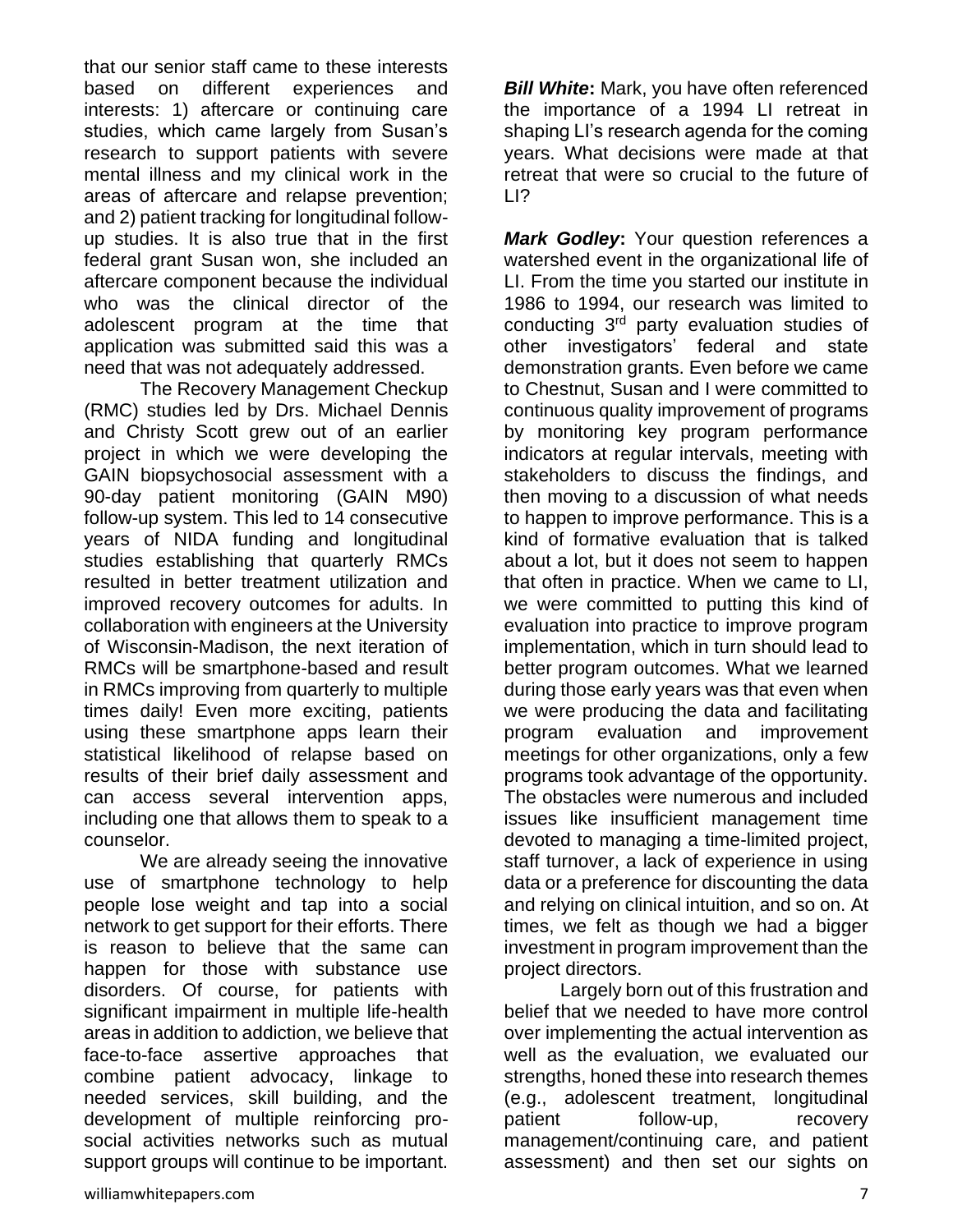investigator-initiated grants through NIH. That was the major outcome of our 1994 retreat, but getting to the point of winning an NIH grant award took another two and half years. It seems that our proposal – to evaluate a continuing care intervention for adolescents – was not "an easy sell." After our first submission of the grant, our assigned project officer at NIAAA, Dr. Bob Huebner, invited Susan to attend an NIAAAsponsored workshop conducted by seasoned investigators on how to write competitive grants for NIAAA. We had one of the mentors subsequently review a  $2<sup>nd</sup>$ version of an Assertive Continuing Care proposal. After his review, he told us it was a worthwhile proposal, but that it just wasn't the sort of study that would get funded by NIH. We did have more work to do, and it took a third submission, but we did get it funded! This is an example of the perseverance one needs to attain NIH funding and for us, it was especially difficult since our early mentoring did not include working closely with NIH-funded principal investigators who could help shape our proposals. Ours was on the job, trial and error experience, with some outside encouragement combined with determination. In 1997, we won our first NIH grant and along with grants from SAMHSA and private sources, we continue to pursue research on the themes developed at the 1994 retreat.

In 2006, we adopted another theme, implementation science research (see for example, Garner, 2009; S.Godley et al., 2011, Flynn, et al., 2012; Titus et al., 2012). Because Chestnut's mission is to improve the quality of life through excellence in service, our institute operationalized that mission as "improving the quality of service through research and training." Because of our community-based roots and mission to improve practice, we commercialized three of our products that have been found effective: 1) the GAIN family of instruments for screening, assessment, and research; 2) A-CRA, and 3) ACC. In fact, we became interested in and pursued implementation science research based on our approach to disseminating and implementing these

evidence-based practices in hundreds of organizations across the U.S.A.

Bill, I'm sure you'd agree that we are all deeply indebted to the Chestnut board of directors, in particular, Vic Armstrong, Sr. and Dr. Judy Smithson and to the vision of CEO Russ Hagen, for their willingness to provide the early investment of funding for these efforts. It is extremely rare to see a research and training group of our size in a community-based organization, and yet it makes so much sense. Our research and publications are deeply influenced by this relationship.

*Bill White***:** Mark, for readers unfamiliar with LI, could you give a brief overview of the scope of activities at LI today?

*Mark Godley***:** Sure, we are interested in studying ways to simplify but extend what we think are active ingredients of the Adolescent Community Reinforcement Approach. Toward that end, we are about to start our latest continuing care trial. We will be evaluating the effectiveness of telephonebased continuing care with adolescents that will focus on them setting short-term (weekly) goals to engage in pro-social activities and with positive friends and family members after they come out of residential treatment. Similarly, we are starting up another study to train mentors working with youth who have a substance use disorder and are in the juvenile justice system. Mentors will be trained in these same A-CRA procedures, and we will study their ability to form relationships with the youth that lead to more engagement in pro-social, recoveryoriented activities and outcomes.

Institute scientists Christy Scott and Michael Dennis are also studying the application of smartphone technology to conduct rapid self-assessments with the ability to instantly access a suite of interventions up to and including speaking to a counselor – all of this available 24/7. This is a very exciting, cutting edge continuing care study, and we are hoping to win NIH funding to expand this into a clinical trial. This work has great potential to intersect with your writings and research on recovery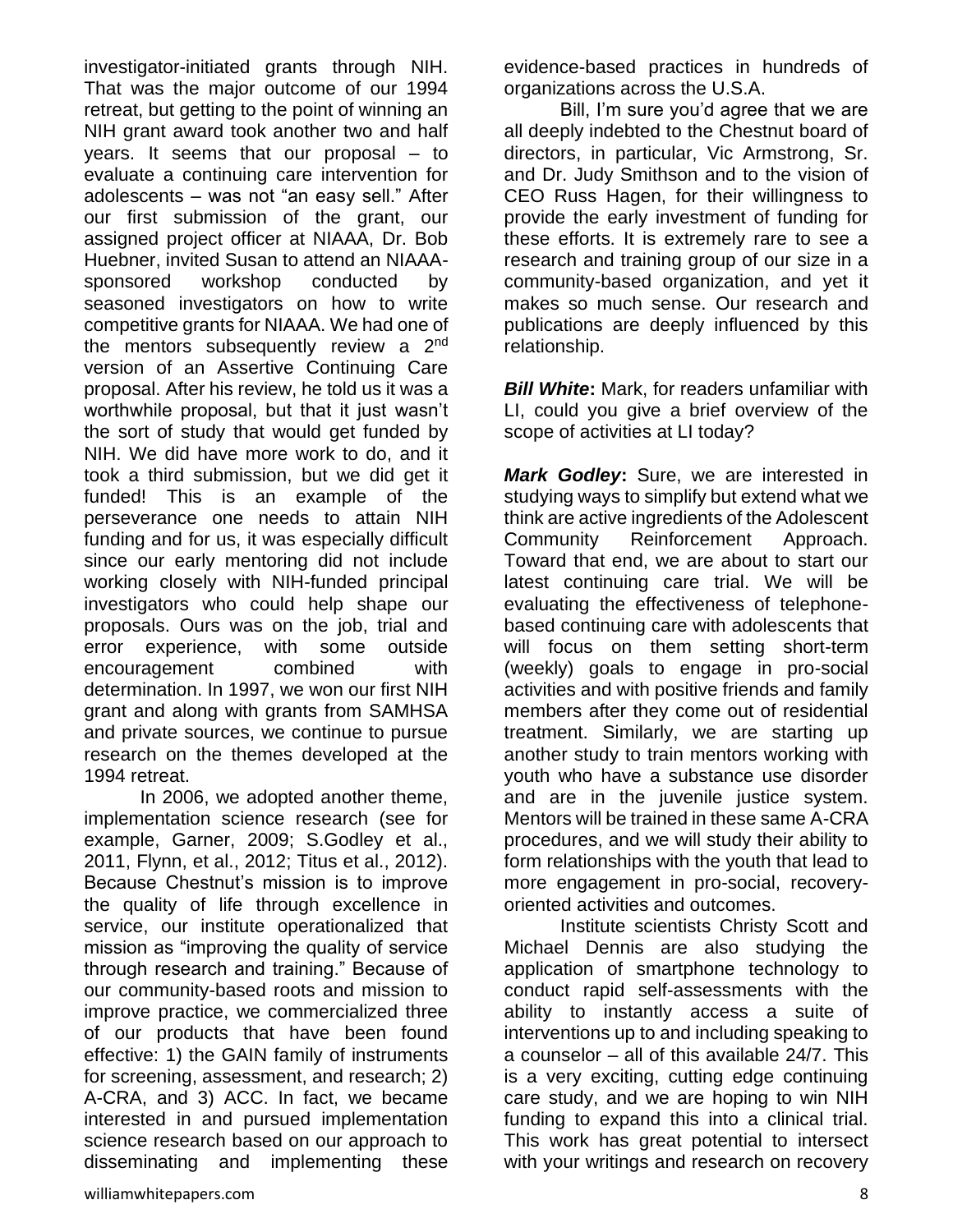support, management, and recovery communities. In other areas, our research on assessment has now resulted in a suite of instruments known as the Global Appraisal of Individual Needs, or GAIN. The GAIN instruments now come in the form of a Short Screener for rapid screening of substance and mental health disorders, a quick assessment version, and extended assessment versions that support patient placement in the correct ASAM level as well as extensive treatment planning support. The assessment versions also have 90-day monitoring versions to facilitate clinical outcome monitoring and research. Today, there are nearly 200 published studies in the literature using one of the GAIN family of instruments.

Our work on implementation science continues to grow, and we have conducted studies on our dissemination and implementation work on the Adolescent Community Reinforcement Approach, Assertive Continuing Care, and the GAIN instruments. This work has also led us into studying the process of competency development by clinicians and its relationship to counselor turnover in the field in studies led by Bryan Garner. Since it is a fairly expensive process to train counselors in evidence-based practices, we need to better understand where and how to invest training dollars to promote cost-effective dissemination of EBPs. We also need to study strategies of how to sustain and prevent EBP drift over time – and just as important – when drift might be in better service to the patient as opposed to diluting treatment effectiveness.

Finally, we continue to expand on our mission to disseminate evidence-based practices. We are in the process of signing three-year agreements with several states to begin competency-based training on the GAIN, A-CRA, and ACC. We will start by training two provider organizations in each participating state and then in years 2 and 3, work on expanding to other organizations, using a train-the-trainer approach with support from our institute. We also hope to engage these organizations and clinicians to participate in our implementation research.

One of the problems in conducting implementation science research is having enough participating organizations to make statistical analysis meaningful. We now have over 100 organizations in our database, and with this new project, the number will further increase, allowing us to more effectively test theories of dissemination and implementation.

## **Early Adolescent Treatment Studies**

*Bill White***:** Susan, your work in assertive continuing care with adolescents began with an Office of Treatment Improvement Grant in 1989. Could you describe that study and how it set the stage for much of the later work of LI?

*Susan Godley***:** Yes, an RFA was issued by the Office of Treatment Improvement, which was later to evolve into the Center for Substance Abuse Treatment, or CSAT. This RFA was clearly for a "demonstration project," and there was a lot of flexibility regarding the project that could be proposed. I met with the individual who was then the director of the adolescent treatment program. Her name was Joleen Baum. I don't remember if the specific RFA was targeted at adolescent treatment – I don't think it was, but for some reason we had decided to target adolescents. By this time, Chestnut was already well respected in the state for their adolescent treatment program. Like most adolescent treatment in those days, it was primarily long-term residential and was enhanced by the involvement of professionally trained clinicians and work with a PhD clinical psychologist who had taught at a local university (Al Sodetz). I'd have to say that at that time, I believe that residential treatment was available for adolescents who today would be referred to outpatient treatment. These were days before the ASAM level of care criteria and the Illinois state mandate that required the use of ASAM criteria in deciding what level of care adolescents should be recommended for.

I asked Joleen what she thought was missing in the current service array for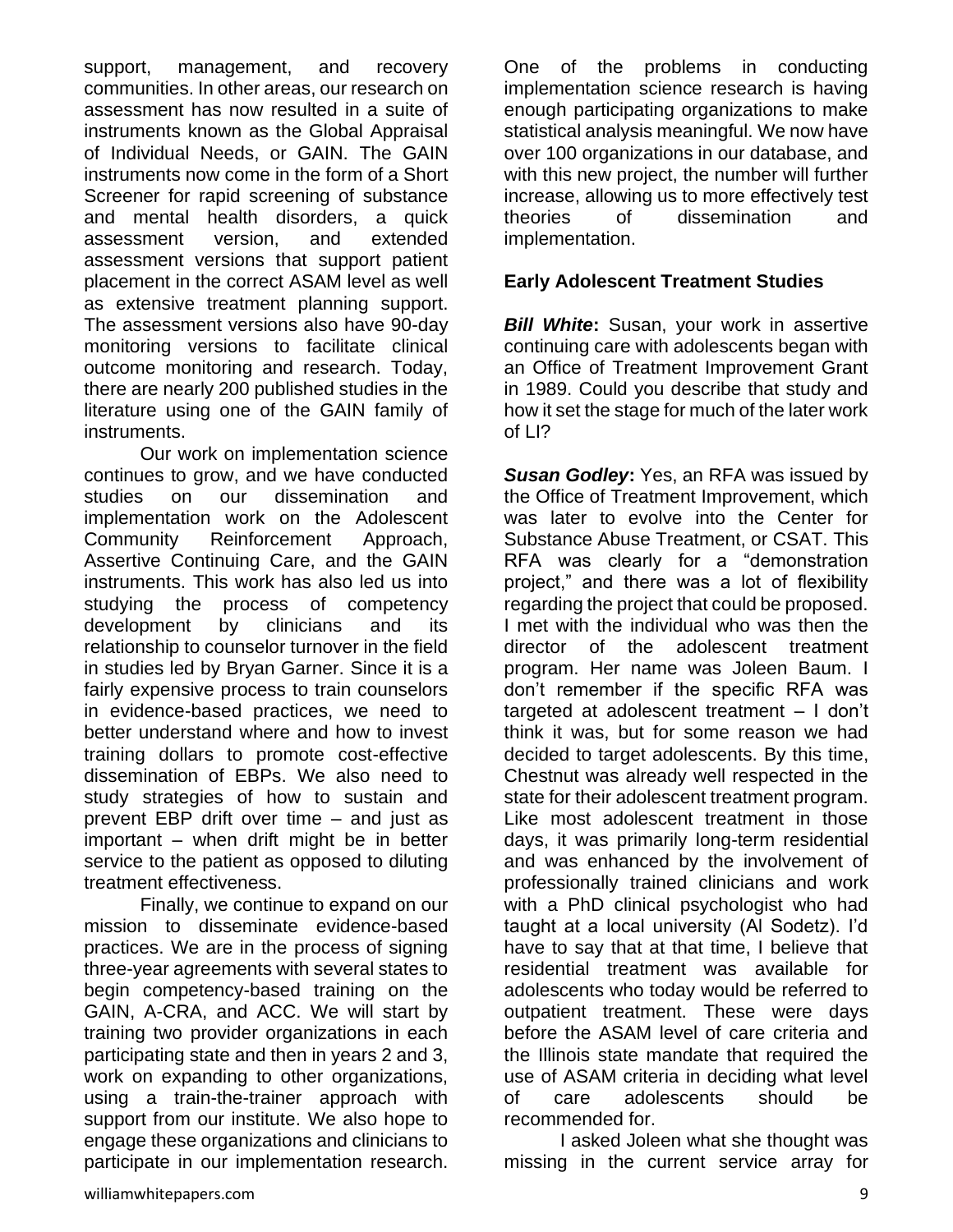adolescents with substance use problems. She emphasized two areas in her answer. First, she noted that there were a lot of young people who needed treatment, but who never engaged in treatment. These were young people who might make it to an assessment appointment, which determined they needed treatment, but never actually entered treatment. She also noted that Chestnut's residential program pulled from a large geographical area in the state of Illinois. She felt that they were doing a good job treating adolescents while they were in residential treatment, but she was concerned about what was happening to them when they were discharged back to their home communities. In many cases, these were very rural areas, and she knew that "aftercare" services or mutual support groups for teens were non-existent. Further, they just did not know what happened to these youth after they returned home – unless they ended up back in treatment after a run-in with law enforcement.

Building on my earlier "paid friends" study (for those with SMI) and what I had learned about others' work with ACT, we decided to add "case managers" who would work with youth during their screening and assessment process, during residential treatment, and also when they were transitioning back to their home communities after being discharged from residential treatment. We researched what had been written about typical case management activities and these consisted of assessment, planning, linking, advocacy, and support. Thus, during the pre-admission phase – the case managers did outreach at schools, juvenile justice, and other settings to try and screen and engage youth who had substance use problems during residential treatment – they attempted to maintain a therapeutic relationship with the youth, and after residential, they either tried to link the adolescents to "aftercare" services in their home communities or provide aftercare groups in the absence of any local services.

One of the early lessons we learned was that many of these youth came from very challenging environments. We knew intuitively that they were going back to

environments where they had developed their substance use problem and that would have several triggers for relapse, but we learned even more about how different the residential environment was from their home environment. Besides sometimes being from homes that were impoverished, many of their family members and peers had substance use problems or were not really around to support the adolescent's recovery.

*Bill White***:** Mark, one of the more important adolescent research projects of recent decades was the Cannabis Youth Treatment Study (CYT). Could you describe this study?

*Mark Godley***:** In 1997, the Center for Substance Abuse Treatment put out an RFA to conduct a randomized clinical trial for adolescents with cannabis use disorders. Chestnut Health Systems won both the coordinating center and a research center. With 600 youth in two study arms, testing five manual-guided treatments, this was and remains the largest randomized clinical trial of outpatient treatment for adolescents with substance use disorders ever conducted. Dr. Michael Dennis of Chestnut Health Systems was the research coordinating center director, and he facilitated the design and research support among the research centers in Illinois (Susan Godley, P.I.), Florida (Frank Tims, P.I.), Pennsylvania (Guy Diamond, P.I.), and Connecticut (Tom Babor, P.I.). Each enrolled and randomized 150 youth to either Multidimensional Family Therapy, Adolescent-Community Reinforcement Approach, Motivational Enhancement Therapy/Cognitive Behavior Therapy 5 and 12 session models, or Family Support Network therapy (which also included MET/CBT 12). Each arm consisted of 3 therapies, with the 5 session version of MET/CBT in both Arms. So, one arm compared MDFT, A-CRA, and MET/CBT5; the other arm compared MET/CBT5, MET/CBT12, and FSN (which also included MET/CBT12). MET/CBT5 was a brief therapy that was considered a minimal treatment condition that would probably not perform as well as the others. Overall, the results demonstrated that all conditions were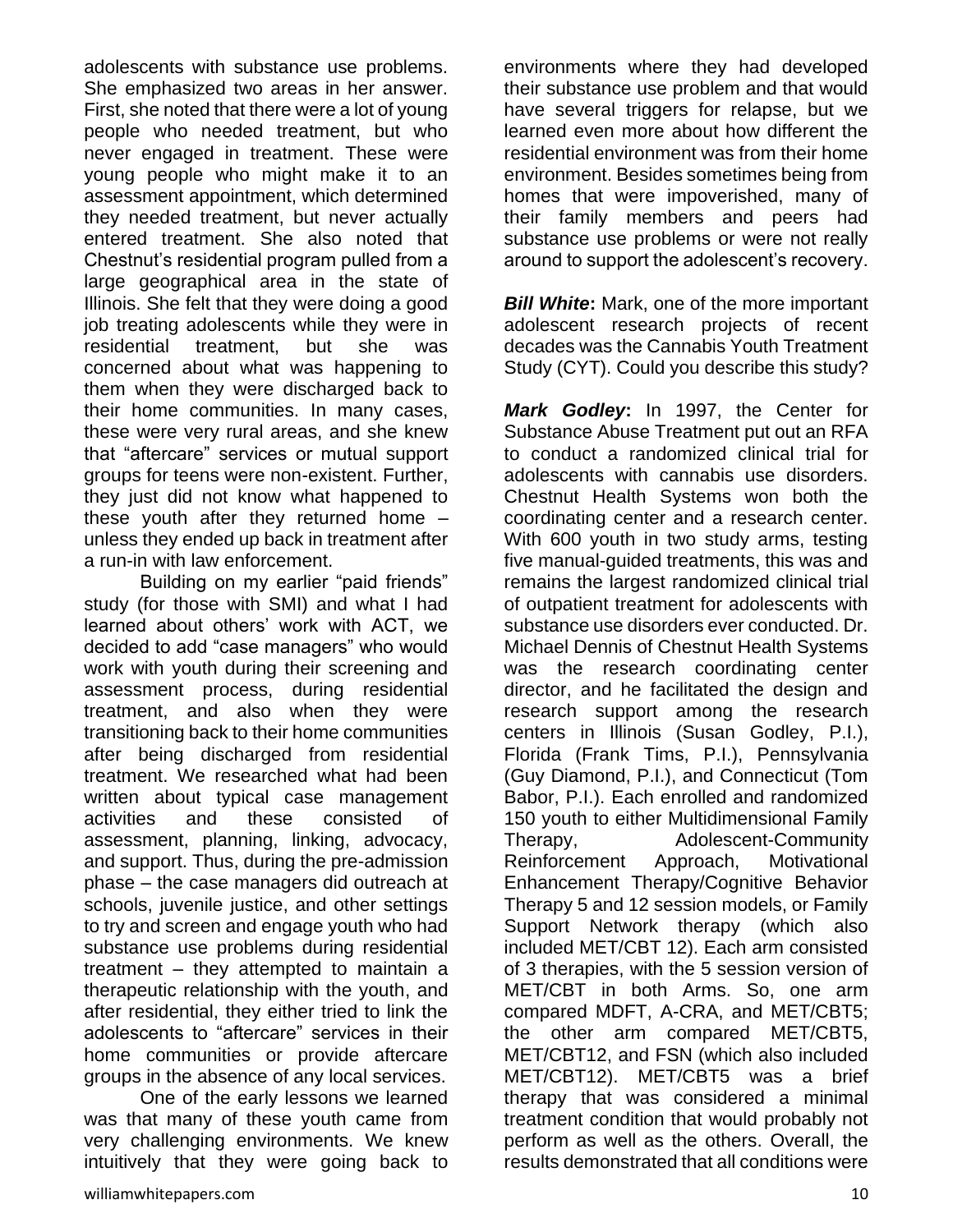associated with significant improvement in substance use outcomes and this was especially interesting since at least one of the conditions (FSN) was quite intensive. Results of the cost-effectiveness analysis were suggested that both A-CRA and MET/CBT5 were the most cost-effective.

The Cannabis Youth Treatment project was significant for a number of reasons, but chief among them was the fact that CSAT published all five manuals as effective practices and made them widely available to the field. To date, there are more than 100,000 manuals circulated to providers. As important as this is, CSAT also learned that making manuals available is necessary but not sufficient to promote effective dissemination of evidence-based treatment. CSAT subsequently funded several rounds of discretionary grants, resulting in funding to more than 130 provider organizations to implement MET/CBT 5 or A-CRA, the two CYT treatments that were found to have the highest cost-effectiveness.

*Bill White***:** Susan, you led the A-CRA arm of this study. Could you describe the A-CRA approach in more detail?

*Susan Godley***:** Let me begin by explaining that the CYT study was a cooperative agreement. This meant that each of the four site/treatment PIs that were ultimately funded came in proposing an intervention to study. We decided to propose to adapt CRA, which Mark was familiar with because of his earlier work with Azrin & Meyers, for adolescents and to ask Bob Meyers and Jane Smith to help us with the adaptation and training. About the same time, we were also submitting yet another proposal for the ACC study, and we thought that adding this adolescent version of CRA to ACC case management would provide much needed clinical skills to the repertoire of the case managers who would be providing the continuing care.

Anyway, once the four CYT sites and the coordinating center were funded, the five Principal Investigators got together to arrive at the final design for the CYT study. Now,

this study is fairly well known and recruitment and follow-up went remarkably well considering the short timeframe for the study, but in that early planning period, it was a fairly painful process to arrive at a design and the interventions that were going to be tested because each of the PIs felt very strongly about the intervention and research design they had proposed in their original application. Mike Dennis, who was the coordinating center director, deserves a lot of credit for ultimately bringing the group to consensus. Since many of the originally proposed treatments stayed in the final design, the study had the strength that each of the interventions evaluated was implemented and monitored in the strongest way possible, which is not always the case when a researcher is comparing an intervention he or she developed with another intervention.

Basically, CRA is a behavioral approach to treatment. It has a heavy emphasis on skills training, so that participants have skills that compete with substance use. Many of the skills taught are similar to ones taught in CBT approaches, like problem solving, communication, how to increase involvement in what we call prosocial activities. The theory underlying the skills training is that individuals have learned to use alcohol or drugs for many reasons. For example, because it has a way of "escaping" from the problems of everyday life or because it has become the way they have fun with their peers, and they have not learned alternative ways to solve problems or to have fun. So, we try to teach them other ways to deal with life stressors and increase other ways that they can access reinforcement.

There are some procedures that are fairly unique to the approach, or I should say that are labeled in CRA, like "systematic encouragement." This is probably a technique that many skilled clinicians use, but in CRA, it has been operationally defined, and what it means is that while in a session, shaping is used so that a participant actually gets closer to completing a goal. Maybe they want to start working out at the YMCA. So, the therapist would have them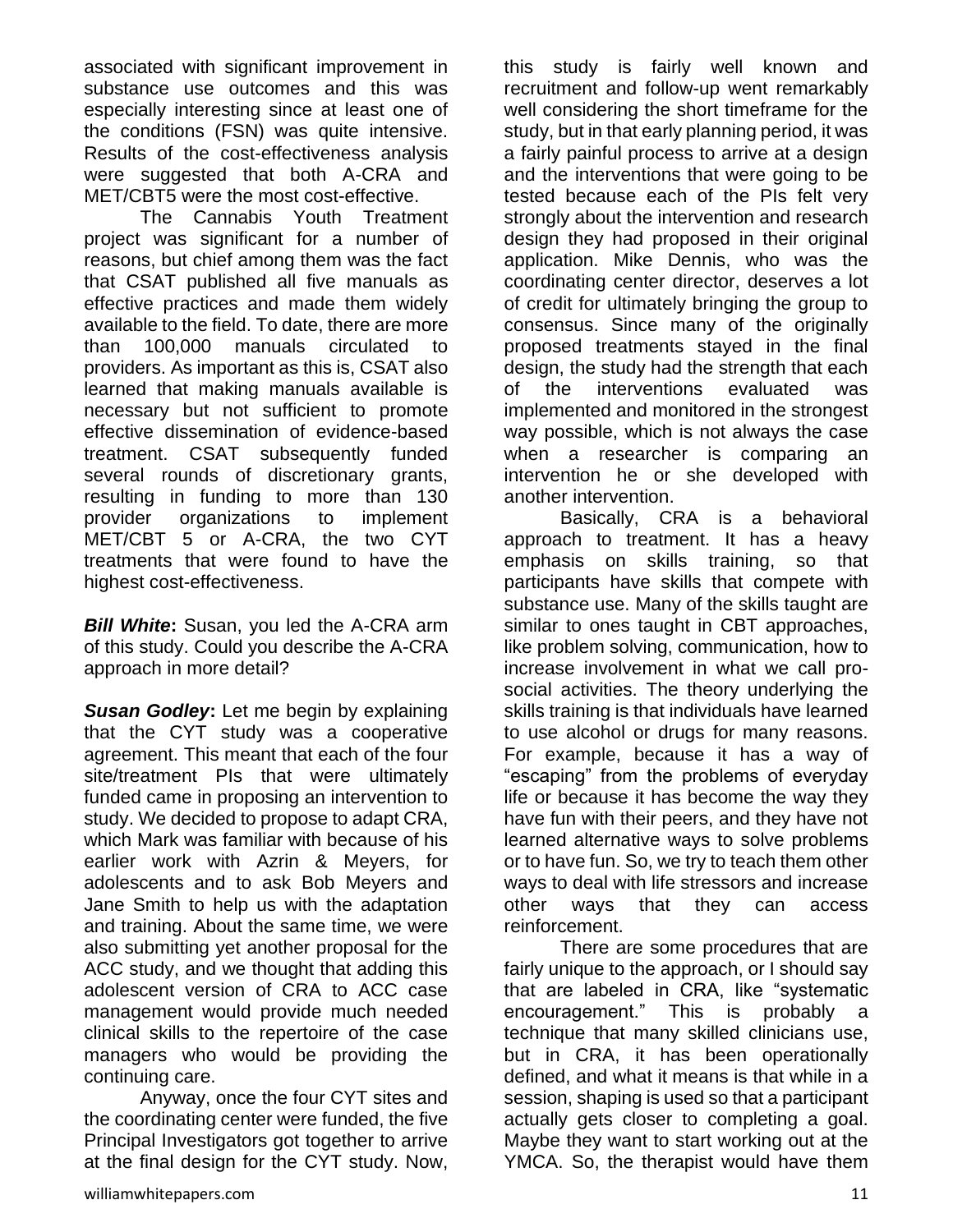look up the phone number for the YMCA, actually call them in session and get information about hours and costs, and then spend time talking about the details of when and how they will go and then problem solve regarding any barriers that might get in the way of them completing a homework assignment to go to the Y in the next week.

We also recognized that a very important environment for adolescents is the one they share with their parent(s) because most adolescents, including ones with substance use problems, still live with their parent(s). That relationship has often become very strained because the adolescent has begun to have problems in school or with the law due to his/her substance use. We decided to adapt the CRA couple relationship skills for use with the adolescents and their parents. So, for example, we teach communication skills and have a "Daily Reminder to be Nice" procedure, which are basically used to improve the home environment. It is interesting that when parents tell us what they like best about the treatment, what they mention over and over is that they have better communication in the home and rediscovered some positive aspects of their relationship with their child. A-CRA can be classified as a procedure-based treatment, and there are a set of 17 procedures that a clinician is required to demonstrate competency in to achieve full certification.

At the time, one of the ways CRA was different than treatment as usual was the total lack of confrontation related to the interaction with adolescents. Much of "usual treatment" with adolescents had evolved from Therapeutic Community approaches, and clinicians often used a fair amount of confrontation when talking to adolescents about their substance use and related problems. Usual treatment approaches were also often very prescriptive, and adolescents were told, for example, that they could no longer use any alcohol or drugs (or they would be kicked out of treatment) or that they had to go to a certain number of AA/NA meetings – even when there might not be meetings appropriate for adolescents. Given adolescents' developmental stage, neither

confrontation nor prescriptive approaches are well received. In contrast, A-CRA therapists were taught to use open-ended questions and the Happiness Scale to drive treatment planning and to let adolescents determine what their homework would be and what their commitment would be to stopping substance use. So, for example, there is a sobriety sampling procedure, which is basically a negotiation between the therapist and the adolescent to try out abstaining for a certain period of time to find out what it is like not to use.

There is also an acknowledgement that the clinician cannot make adolescents stop using merely by saying if they use, they will be kicked out of treatment. (We don't find adolescents that want to be in treatment.) There is also an acknowledgement that other contingencies might have an impact on further use – like a probation officer and urine tests or school requirements or parents. However, during procedures like a Functional Analysis of Substance Use, adolescents are helped to see the antecedent behaviors and consequences to their use in the most important life areas (i.e., with family, friends, at school, etc.).

*Bill White***:** How would you compare A-CRA with other approaches such as motivational interviewing or CBT?

*Susan Godley***:** There are a lot of similarities between A-CRA and both MI and CBT. Some of these similarities are not surprising because Bob Meyers, who was one of the early developers of A-CRA, later worked with Bill Miller, who was a primary developer of MI. Like MI, in A-CRA, there is liberal use of open-ended questions and an absence of confrontation. Like in MI, clinicians use techniques that have come to be labeled as MI techniques, for example, rolling with resistance and supporting participant choice in therapeutic goals. Other techniques modeled by Bob Meyers include the "Colombo" approach to pointing out discrepancies, and "Affirmations" – noting what the client is doing well or progress they have made, and summarizing. The approaches differ in that in A-CRA, we do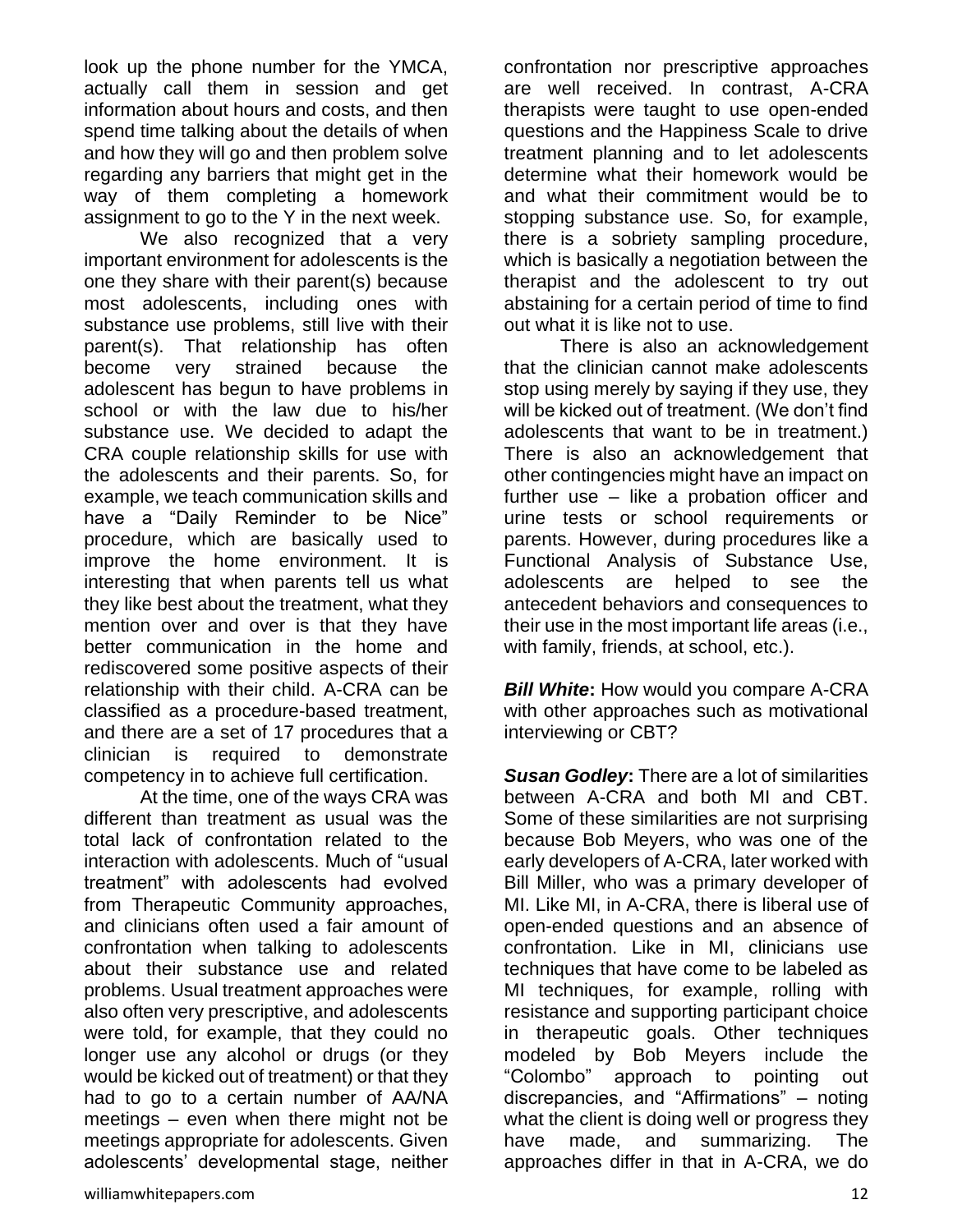not teach clinicians to emphasize "change talk" and instead, put more emphasis on skill training. The skills training procedures always include a short explanation of the skill, a demonstration of the skill, having the client practice the skill, arriving at homework assignments out of the session to practice the skill in real life, reviewing possible obstacles related to the homework and problem solving to overcome these obstacles, and then reviewing the homework in the next session to see what lessons can be learned.

**Bill White:** Describe the process through which A-CRA has been replicated in the U.S. and in other countries.

*Susan Godley***:** The primary purpose for the CYT study was to develop and test models that could be disseminated in real practice. I remember being impatient about when this was going to happen because for a while, all that happened was distribution of the manuals we had written. I thought that successful dissemination of the models would require more than just writing the manuals and having them distributed for free by the federal government.

Again, Randy Muck provided the leadership to start the dissemination process. In 2003 and 2004, he developed an RFA that ultimately funded 38 communitybased organizations to implement MET/CBT5. I was involved with Dr. Susan Sampl in some of the early trainings that were held for the first group of sites that won this funding. I learned a lot from that experience. One lesson I learned was that it was much more difficult to train clinicians to competency in an evidence-based treatment (even a brief one) across such a large number of sites than it was in the CYT study, where there were only 4 sites implementing MET/CBT5. In the beginning of this initiative, there was not a scalable way to ensure that those clinicians who were trained in the approach actually became competent in the approach. Even after several components were put in place to support the training and certification of the MET/CBT therapists, there was variability in the training and certification process because so many different contractors were involved. It was also clear that it would be challenging for the individual organizations to sustain the treatment after the initial training since the funded sites had high rates of turnover.

We had the opportunity to develop a large-scale dissemination strategy when CSAT (under Randy Muck's leadership) decided to fund organizations to implement A-CRA followed by ACC. In 2006, 15 sites were funded. In 2007, 17 sites were funded. In 2008, 14 more sites were funded and 8 were for transition-aged youth and then in 2009, another 34 sites were funded under initiatives called "Assertive Adolescent and Family Treatment." When we learned that CSAT was going to fund a number of sites to simultaneously implement A-CRA, we once again partnered with Bob Meyers and Jane Smith. This time, we worked with them to develop a unified approach to training clinicians and supervisors in A-CRA. We also wanted to take advantage of existing technology to facilitate the process.

We read the studies that Bill Miller and his colleagues had conducted to evaluate the best methods of training clinicians to implement an evidence-based approach. These methods included training workshops, clinical supervision/coaching by a model expert, and the provision of detailed feedback based on (in our model) actual therapeutic sessions. We also decided that we needed to figure out how we would assess a clinician as competent in delivering A-CRA. We decided to define criteria for a certification process after some rather lively discussions among our group of four. There were no other published certification processes for EBPs, so we were on somewhat new ground, but we also knew that there needed to be a way for the funder (CSAT) to know if clinicians, supervisors, and sites were making progress in learning and implementing A-CRA. So, we developed very objective criteria of what would have to be passed in order to demonstrate competency in each specific procedure and how many procedures would be required for certification. Dr. Jane Smith had been working on a very detailed rating manual that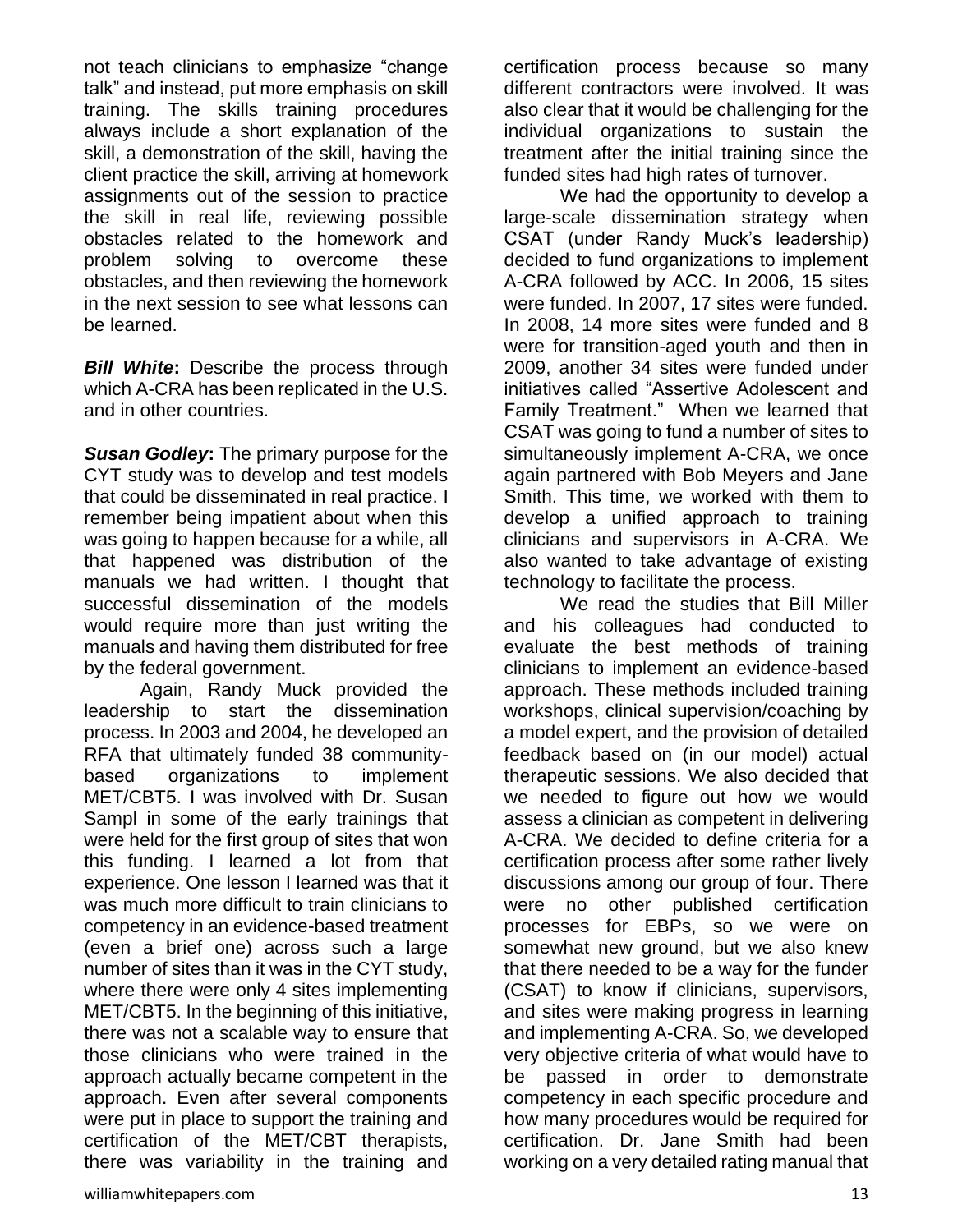could be used to rate each component of each CRA procedure, and a decision was made for her to complete the manual and for us to use it in this project.

We also decided to have two levels of certification. One was called Basic certification, and we identified about half of the A-CRA procedures that clinicians were expected to complete in six months' time. Our reasoning for dividing the certification process into two levels was to provide a goal for clinicians to work towards that could be reached within a 6-month time period. Then, we worked with programmers who had developed the GAIN computer application to develop a secure website that could be used to upload digital recorded sessions (we called these DSRs), service data, and also provide recorded examples of exemplary delivery of the procedures in real sessions. We also developed a pre-test based on the A-CRA manual, so that a clinician would come to the on-site training with some basic knowledge of the treatment.

Over time, we have developed a number of distance learning classes, which essentially shorten the length of the face-toface training and in some cases, provide more details than we had been able to provide in the in-person session. An online CRA/A-CRA research course is an example of the former situation and an online A-CRA supervision course is an example of the second situation. Also, over time, we had to develop a cadre of session raters, especially since we set a standard that clinicians would receive feedback on their recorded clinical sessions in seven business days. We wanted to provide good customer service to the clinicians and supervisors we trained, and we thought good customer service included rapid feedback on a consistent basis. We selected clinicians and supervisors who had done well in the certification process and approached them about training to be one of our raters. They had the advantage of having gone through the process themselves and being practicing clinicians in community-based organizations, so they had familiarity with what the clinicians we were working with dealt with in their jobs.

I think that one of the most important components of our training process was that each clinician, supervisor, and site was assigned a coordinator from our team. These were people that trainees could contact regarding any question they had about the certification process or their rating feedback. My belief has been supported by qualitative work we have done: the number one positive comment from A-CRA-certified individuals relates to how positive they feel about their coordinator's support, and they also report it was clear our team wanted them to succeed.

*Mark Godley***:** The spread of A-CRA as well as ACC has been a shared journey with our collaborators, Drs. Bob Meyers and Jane Smith. Together, we gratefully acknowledge Randy Muck (now retired from SAMHSA), whose vision to bring evidence-based practices to the field of adolescent treatment over the past dozen years has taken hold across the U.S. and its territories. Planning our dissemination and implementation approach back in 2006, I think we realized it would be a challenge and certainly that has been the case, but the opportunity to put together a true competency-based learning approach and study its replication across hundreds of clinicians has been one of the most challenging and satisfying projects I have been involved in. And, I think this is the case because it is a manifestation of our mission: to improve practice through research and training.

One of the important lessons that we are learning with this project is a confirmation of what we thought going into it: leadership matters. First, it was important to see that SAMHSA leaders were willing to support dissemination that went far beyond traditional training workshops to include audio-recording clinical sessions with standardized scoring and feedback for competency development, supported by ongoing coaching. Second, leadership from the four developers was important, as they were willing to say to trainees that our models were not going to help everyone, but if you dedicate the time to learn and become competent, you will improve your practice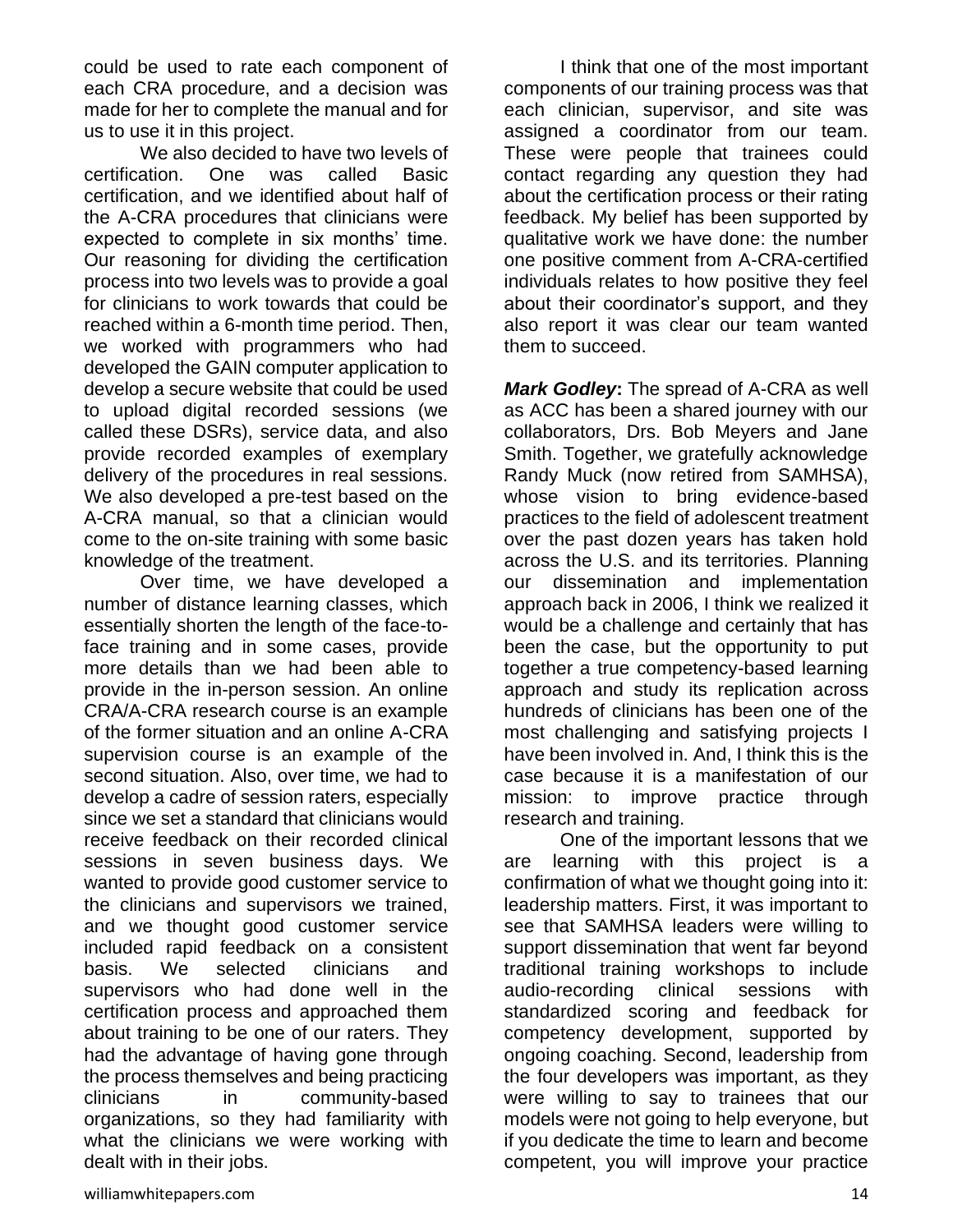and outcomes for adolescents and their families.

Finally, we see over and over the convincing importance of leadership within the treatment organization. Those organizations that have it excel and those that don't flounder. So, what does this leadership look like? At its core, leadership in provider organizations sets the direction for the clinical team by saying, "this is the direction we are going in to improve treatment for youth and families. Everyone will be learning this new treatment, I know you can do it and along with Chestnut Health Systems staff, I will support you in learning the new model." These leaders also have the knack for either hiring more committed staff and building on that commitment or developing it among their staff. These leaders are able to maintain a focus on effective treatment as well as deal with the day to day duties that can often consume managers. It's very exciting and fulfilling to work with the leaders of such organizations. If I were to make a recommendation for future training work, it would be to start leadership institutes focused on creating clinical and organizational leaders committed to evidence-based practices and using performance data to help inform future decision making.

*Bill White***:** Susan, what lessons have you learned from this large dissemination effort?

*Susan Godley***:** We learned that it is important to have clear expectations from the funder about what sites (and trainees) were expected to do and to provide the project officer with objective data that measured progress for each clinician, supervisor, and site. To this end, we developed management reports, and these data were used by the CSAT project officers to help them manage the sites and were shared with each site's management so they knew exactly how their clinicians were doing. For example, each month, we would report how far the clinician had progressed in certification (e.g., 3 of 9), how many DSRs had been submitted for review, and what their attendance had been on coaching calls.

We also learned that if you set expectations, they will be achieved. For example, the first AAFT cohort had no requirements about Full A-CRA certification, which means that a clinician had to demonstrate competency on all 17 A-CRA procedures. We found that once a clinician achieved Basic certification on the first nine procedures, most did not continue on to pursue Full certification. We made Full certification a requirement for the second two AAFT cohorts and gave them a year to achieve it. Once Full certification was a requirement, most clinicians did achieve it, and we found that across the cohorts, we got better and better rates of certification within the stated deadlines.

One unintended consequence we have noticed related to funding for implementation of evidence-based approaches is that often when sites win funding to implement a particular EBP, the organization sometimes drops one that had already been implemented. This might happen because they had implemented the prior EBP based on time-limited funding or because they now have a new source of revenue with implementation of the new EBP. We have also found, however, that if an organization and its clinicians and supervisors had experience with implementing an EBP that required recording therapy sessions and getting feedback on those therapy sessions, they were more accepting of this process when implementing a new EBP. It appears that most therapists who end up in substance use treatment programs are trained rather generally in their academic programs and are not very familiar with having to record therapeutic sessions for feedback.

It is interesting that we have now arrived at a state of development where there is some competition among brand name EBPs. This seems to happen because developers really believe that their EBP is the best based on the research studies they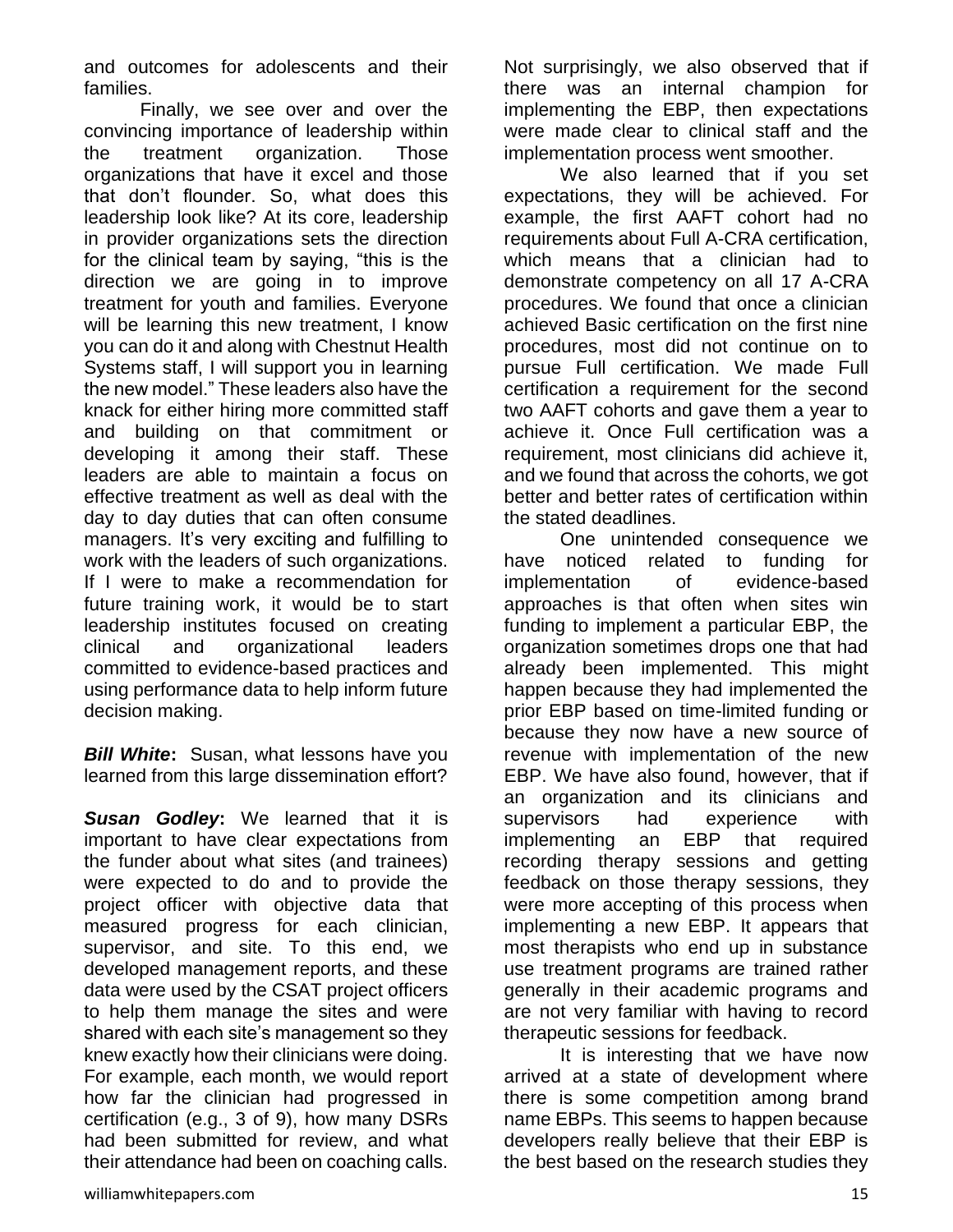have conducted and/or their philosophical beliefs. It is also true that disseminating these treatments in a conscious way requires some investment in infrastructure, and if a developer has invested in an infrastructure, then they want to keep it in place so that they can help other treatment providers implement the EBP. In the end, we believe that there are several EBPs that really do have solid evidence and deserve to be disseminated. Providing the field with a variety of good treatment options is valuable and also provides some healthy competition for pricing and service. This is a good thing as long as EBP purveyors hold to high standards for competency and fidelity. Unfortunately, there are some websites that do not require that high of a standard of evidence in order to classify a treatment as "evidence-based." So, it remains a "buyer beware" situation when it comes to selecting an EBP.

*Bill White***:** How do you plan for sustainability of fidelity in EBPs?

*Susan Godley***:** We have had some success with a supervisor certification process during which we teach supervisors to train and certify clinicians in their own agency. There was hardly any attention to this important topic in the research literature; instead most of the implementation research to date in substance use treatment dissemination research has examined whether an individual learned to deliver an EBP with fidelity, not necessarily an organization's capacity to sustain an EBP (with fidelity). Our supervisor certification process included a strong recommendation that the supervisor achieved at least a basic level of A-CRA certification, but we also required them to (a) display certain supervisory behaviors during a clinician supervisor session; (b) demonstrate that they could reliably rate their clinicians' A-CRA digital session recordings; and (c) work with us in designing the process (i.e., agenda) for training inhouse.

We learned that training supervisors to train and certify others was not necessarily the panacea for sustainability

that we hoped it would be. First, we found that many supervisors were so burdened with other administrative duties that they often told us they did not have time to review the session recordings of their clinicians. When planning for the  $2<sup>nd</sup>$  and  $3<sup>rd</sup>$  cohorts, CSAT attempted to be clearer that funds for clinical supervisors should include time set aside to really spend in these kinds of clinical supervision activities. Second, in most practice situations, there is no reimbursement for clinical supervision, so organizations struggle with how to fund this function. Third, just as many clinicians leave their position, so too do many clinical supervisors. When this happens, we have found it relatively easy to help an existing certified A-CRA therapist achieve certification as an A-CRA supervisor, and it is a nice way to build a clinical career path. We also think that for some agencies, contracting out the A-CRA clinical supervision piece may be a good option.

*Mark Godley***:** I agree, there is a lot to learn still about promoting sustainment of A-CRA in treatment programs, especially those who started it with time-limited grant funding. Despite the fact that most supervisors remain after the grant, there is almost a mindset that once the grant expires, so too do all the services. In those agencies with strong clinical leaders, we see creativity in finding ways to sustain A-CRA and to do so in ways that may adapt it, for example to a mix of group and individual, and family sessions instead of just individual and family. As they make these adaptations, they still keep an eye on fidelity by rating and giving feedback to their clinicians on recorded sessions. I have seen leaders work with their bosses to rewrite their job descriptions to build in time for reviewing recorded sessions and clinical supervision. If we could put as much time and energy into studying and training leaders for sustainment as we do on learning A-CRA, I think we could achieve better sustainment.

*Bill White***:** What lessons did you learn about fidelity monitoring and certification that have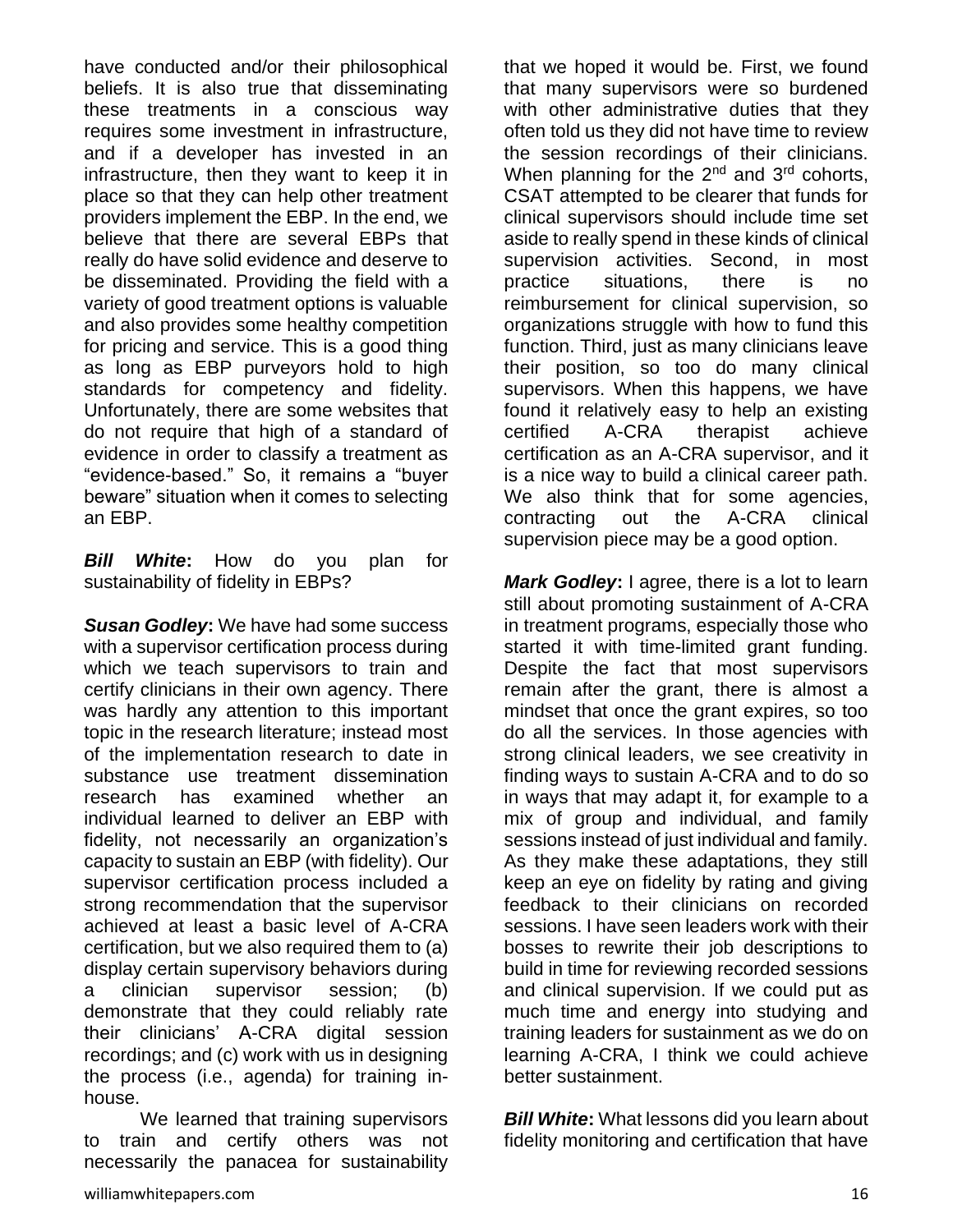application to the process of clinical supervision?

*Susan Godley***:** Just as we expect the physicians who treat our physical health problems to be competent and up to date in the latest treatment techniques, so too do we want the same level of competence from those treating our mental and behavioral health problems. I can't imagine having an adolescent child with substance use problems being in a treatment session with a clinician who has been hired from a graduate clinical program without that person having specific, documented expertise in an EBP for substance use or receiving supervision to help them achieve that competence. Working with adolescents who have substance use problems and often cooccurring mental health problems is very challenging. Most substance use treatment clinicians do not have doctoral degrees and do not have the level of training that allows them to operate with the autonomy that a physician has early in his/her career. Additionally, attending a lot of continuing education courses does not necessarily translate into skilled therapy during a session.

I believe substance use clinicians need periodic clinical supervision, including a review of actual therapeutic sessions by a trained clinical supervisor. We learned from our dissemination efforts that there is a large variability in the competence of the clinicians we trained. Some were able to achieve certification in a relatively short time. Others (including some that had been in the field for a really long time) took a long time to reach competency because, for example, they were wedded to practices like confrontation. And a very few were found over time not be a good fit for A-CRA or for working with adolescents. Without a method to "listen in" on clinical sessions, it is not possible to judge how well a clinician is doing.

*Mark Godley***:** I agree with Susan. The state of clinical training and preparation of counselors by higher education is at best uneven, with some getting competencybased training in EBPs and others getting

little if any exposure to EBPs. There are multiple ways to assess fidelity to an EBP. For example, some low cost methods include giving a rating scale to the clinician or to the patient to complete. But the best, most thorough approach to fidelity monitoring is through observation (direct, audio, or video) and comparing the standards set by model developers. This will compensate for lack of prior training by giving the clinical supervisor the opportunity to coach and shape the clinician to achieve competence in both nonspecific factors such as empathy and specific factors of the EBP.

*Bill White:* Between A-CRA and the larger GAIN database, CHS is developing one of if not the largest database on adolescent treatment. What is the importance of this achievement?

*Susan Godley***:** Yes, the GAIN database is quite large overall and also very large when it comes to studying A-CRA implementation since we have helped over 100 sites implement A-CRA and have follow-up data on over 5,000 adolescents. The large number of sites funded with AAFT, the use of the same training and certification process across all of these clinicians and supervisors, and the availability of 3-, 6-, and 12-month follow-up outcome data collected on the participants is remarkable. As far as we are aware, there are no other data sets that are as large as this based on the implementation of one EBP; that includes both treatment process and outcome data. We have published papers that look at how the level of implementation of A-CRA impacts outcomes. We have also been able to examine if there are differences in process measures like initiation, engagement, participant satisfaction, and outcomes by gender and racial groups. From these analyses, we learned that across gender and different races, certified A-CRA providers achieved excellent rates of initiation, engagement, high rates of satisfaction, and relatively equal clinical outcomes. Within model guidelines, all providers were allowed to make cultural adaptations to A-CRA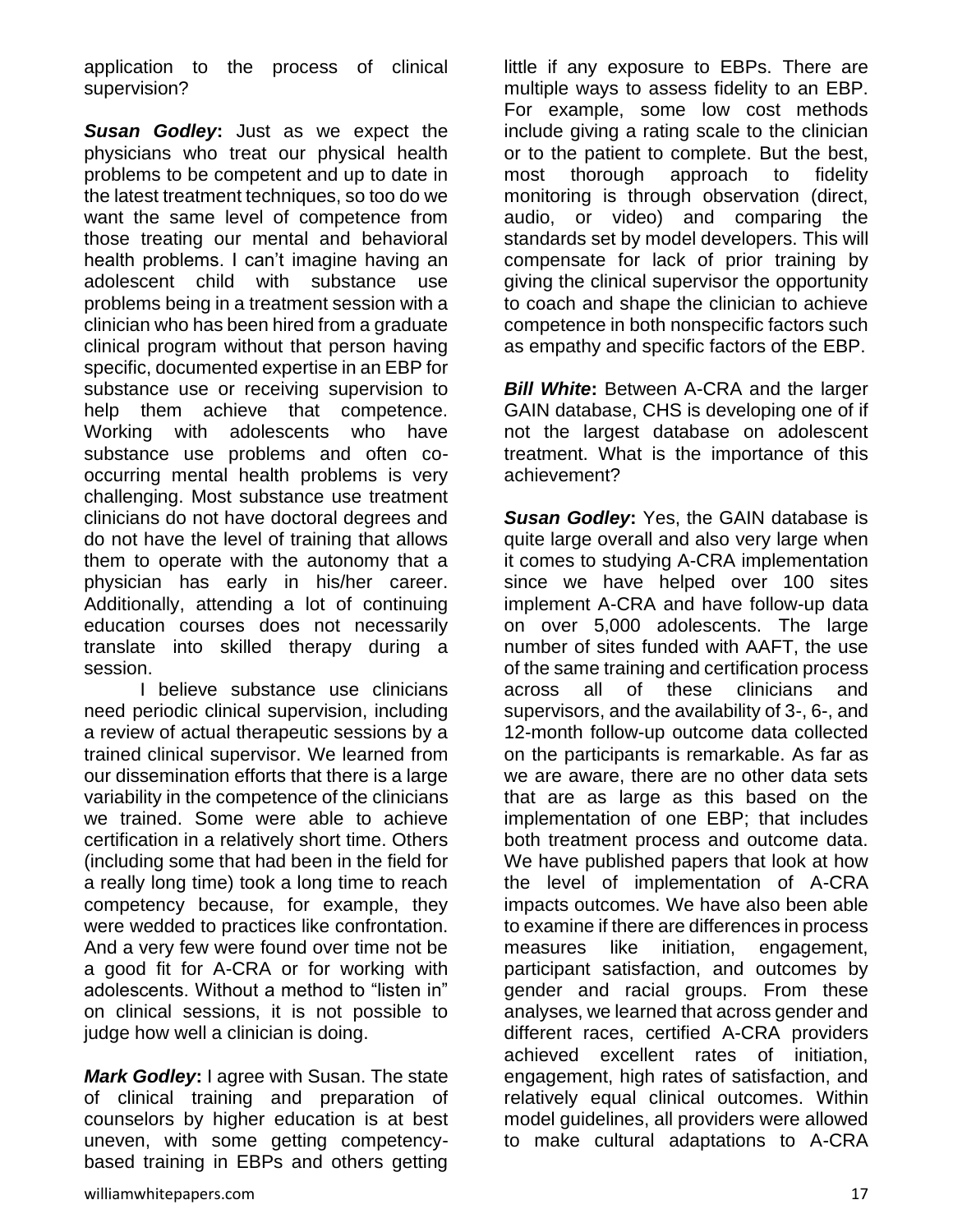delivery, and we believe this was very helpful.

We have also examined the impact of participation in A-CRA on criminal behavior for adolescents and most recently, are examining outcomes for those with and without co-occurring mental health problems. With such a high number of youth finding their way to treatment via the juvenile justice system, we wanted to assess the effect that A-CRA was having on future illegal activity. We found that A-CRA through its direct effect on reducing substance use led to decreases in illegal activities. We are also finding beneficial effects of A-CRA for mental health problems, with the biggest improvements found in youth with both internal and external mental disorders in addition to their substance use disorder. Now, we know that there is still room for improvement in addressing these problems, but it is encouraging to see that providers may not need to learn a specific new intervention for each co-occurring problem they encounter. In the future, we hope to improve our training recommendations to clinicians to better target specific A-CRA procedures to mental health symptoms.

*Mark Godley***:** As Susan described, this database is unprecedented because it consists of implementation data for A-CRA as well as patient follow-up data out to one year, and because it consists of such a large number of adolescents. For years to come, these records will provide researchers a unique opportunity to study treatment process and outcome. Susan and her team have already started doing this as she has described. Because the GAIN is a broad spectrum assessment tool, the field can learn much about the common and specific factors of this treatment on outcomes. Susan has already described some of the specific outcomes attributable to A-CRA. But A-CRA is not completely unique. It shares many procedures (e.g., problem solving, relapse prevention, and communication skills training) in common with other treatments, and to this extent, it may be possible to generalize effectiveness interventions such

as CBT for the treatment of specific cooccurring disorders.

*Bill White:* With the results from studies like Project Match for adults and CYT for adolescents showing minimal differences in outcomes between the treatments being evaluated, does this suggest that we are moving toward the focus on common factors within effective treatments for substance use disorders?

*Mark Godley***:** The idea of common factors of effective therapy is compelling. A good deal of research shows that more effective treatments maximize empathy and the therapeutic relationship and rely on homework between sessions to promote generalization of skills beyond the clinical setting. Another potential "common factor" that needs further research is the extent to which fidelity monitoring and quality improvement – to almost any manual-guided treatment based on sound therapeutic principles (e.g., skill building to increase selfefficacy) – lead to better clinical outcomes. Meta-analysis of juvenile justice interventions by Mark Lipsey showed that weaker interventions that were implemented with fidelity were as good as stronger interventions implemented with low fidelity. We are currently working with Dr. Jane Ellen Smith and one of her doctoral students to examine whether A-CRA with better fidelity to the model has better clinical outcomes than A-CRA with low fidelity.

*Bill White:* Susan, one of your interests has been the effects of mobilizing environmental support for recovery through the family local recovery mutual aid groups. What have you learned about these two potential influences?

*Susan Godley***:** There is a lot of research that shows family approaches to the treatment of adolescents with substance use treatment are effective. I think even if they aren't always found more effective than individual approaches, we shouldn't be implementing treatments for adolescents that ignore parents since as I mentioned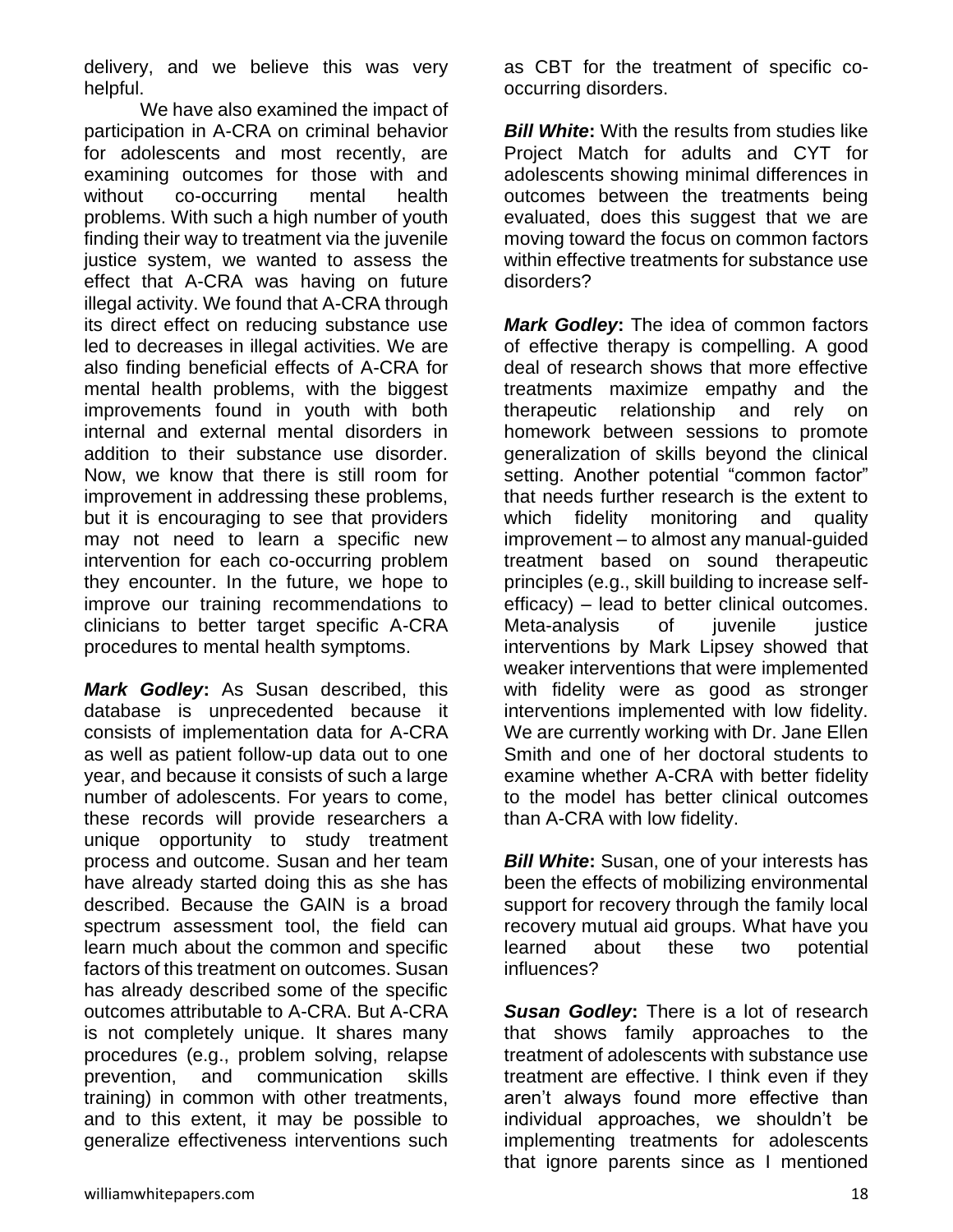before, the vast majority of adolescents live with their parents. Parents or other caregivers are an important part of adolescents' environments, and they need to be brought in to support recovery as best they can. It has been great to see the burgeoning movement of parents forming groups to lobby for more and better adolescent substance use treatment, like the group "Momstell." These groups lag far behind parental advocacy groups for other problems – like developmental disabilities – due to, I think, the greater stigma of having a child who has a substance use problem. These groups are usually started by parents who have been devastated by the loss of a child to substance use and have dedicated their talents towards helping increase the recognition for the need for more and better adolescent substance use treatment.

Based on my review of the outcome research, there is not a lot of evidence that one type of family treatment is superior to another type; they are all effective. I also think it is time that adolescent substance use treatment researchers quit spending research dollars to compare individual vs. group vs. family treatments. Most treatments in the "real world" already incorporate all three of these modalities due to licensing or accreditation requirements, or due to reimbursement mechanisms. And, frankly, I just feel that including parents or other caregivers in the treatment of adolescents is ethically correct.

What we have learned about mutual aid groups is that these groups can be helpful to young people, but how helpful they are depends on the composition of the group. It is important for treatment professionals to investigate available groups and be discriminating about which groups they refer youth to. Lora Passetti led some pilot work to learn more about facilitating attendance at these groups. She was able to have people go to various groups that adolescents might be referred to, and she found wide variability in the group membership and what went on during the meetings. It is also important to recognize, however, that these groups do not appeal to every youth and the expectation that mutual aid will resonate for every youth is unrealistic, just as it is for adults. We've found for example, that adolescents with more severe substance use problems will be more likely to want to attend these groups, and they appear to be more effective for them. I would like to see treatment program staff or others to help these groups incorporate fun non-using activities in the groups.

*Bill White:* Susan, you also led a project to evaluate a usual treatment program. Can you talk about how that project came about and its importance?

*Susan Godley***:** Sure. The Center for Substance Abuse Treatment (CSAT) issued an RFA with the purpose of evaluating existing potentially exemplary treatment programs for adolescents with substance use problems. It was called the Adolescent Treatment Models (ATM) program. Ten programs received funding for evaluation either in 1998 or 1999. Six were residential programs, and four were outpatient treatment programs. Chestnut's Outpatient and Intensive Outpatient program had been in development for about 15 years. It is also important to note that this program had not at that time incorporated any A-CRA into its treatment programs because our CYT study site had been located at another Chestnut treatment site 150 miles away. I'd like to mention this RFA was issued under the leadership of Randy Muck, who I have already mentioned and who deserves tremendous credit, I think, for improving the adolescent treatment system in the U.S.

I led an application to evaluate Chestnut Health Systems' existing adolescent treatment program, which by then had evolved to include outpatient and intensive outpatient treatment, along with residential treatment. The part of the case management that had been developed under the old OTI grant had been retained as front end services, and case managers screened, assessed, and linked adolescents into the appropriate level of care. My application was to evaluate the outpatient treatment program.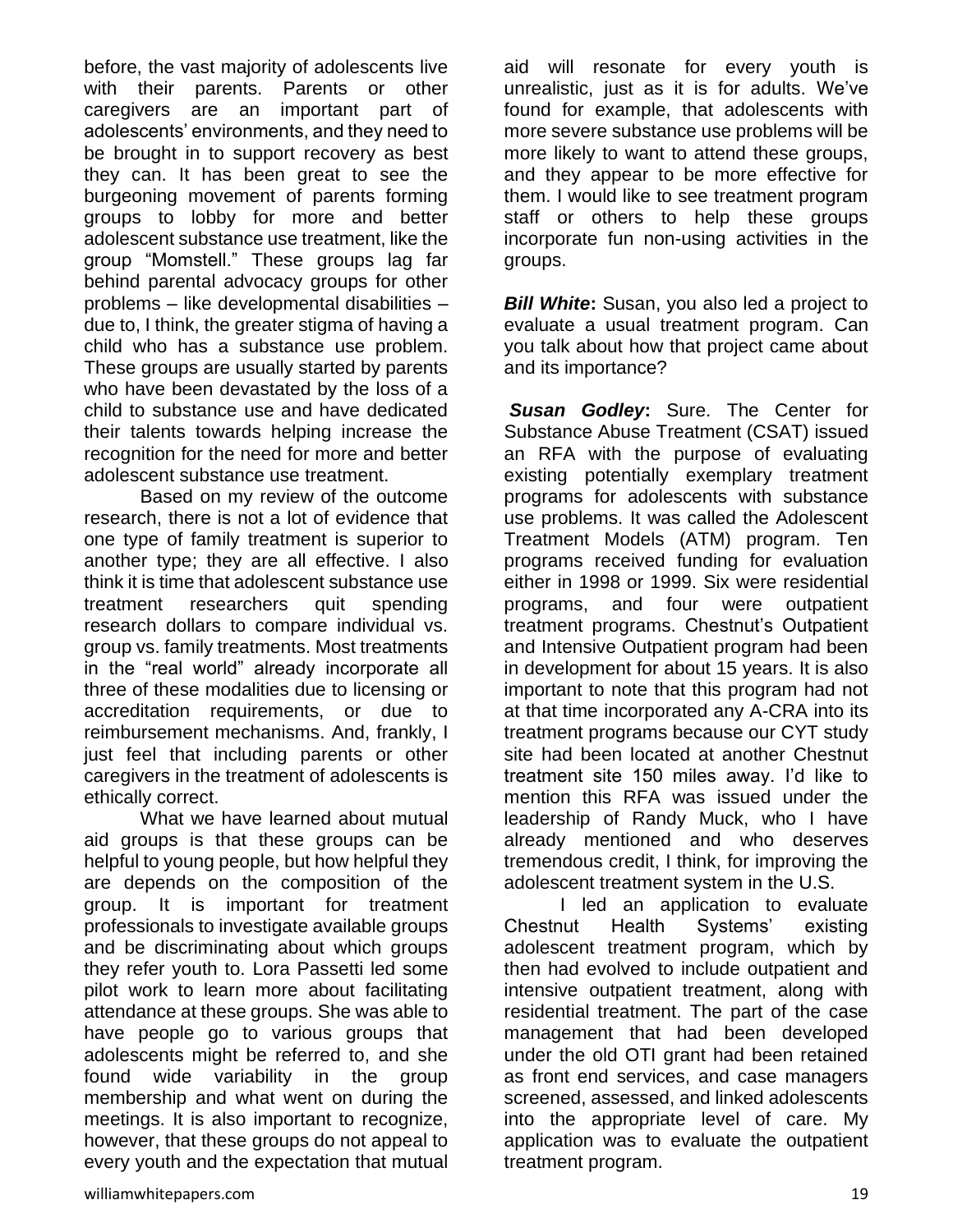As with CYT, the evaluation was based on the use of the Global Appraisal of Individual Needs (GAIN) and assessments at Intake, 3, 6, 9, and 12 months, and like CYT, our site had exceptional follow-up rates. I was able to recruit Bryan Garner, who had worked on CYT as a research assistant, to be the coordinator for this project, and he oversaw the recruitment and follow-up. Bryan has since gone on to earn a doctorate at TCU in experimental psychology and is now leading his own NIHfunded studies related to adolescent treatment, specifically in the areas of implementation science and staff turnover.

With ATM, we were able to conduct a quasi-experimental study comparing Chestnut outcomes with those from the CYT study. Later, this study served as a preliminary study for a randomized clinical trial application that was jointly funded by CSAT and NIDA called the Adolescent Outpatient and Continuing Care study.

*Bill White***:** Susan, another project that you were involved in was the Strengthening Communities for Youth project that really was inspired by the C&A MH system of care approach. Can you tell us about that project and what was learned?

*Susan Godley***:** This was another rather ambitious project that resulted from Randy Muck's leadership. It was influenced by the system of care work led by the Children and Adolescent Service System Program (CASSP). It was also a federally funded initiative, and it included core principles for children and adolescent mental health services with the following emphases: (a) child-centered; (b) family-focused; (c) community-based; (d) multi-system; (e) culturally competent; and (f) offered in the least restrictive/least intrusive environment. One of my early contracts had been to work with the state of Illinois on a CASSP grant, so I was familiar with the principles.

With this funding, we were to implement evidence-based assessment (the GAIN), evidence-based treatment, develop linkages with other child-serving organizations, and build an electronic record system, which ideally was tied to other adolescent-serving organizations. I worked closely with Loree Adams, who was the Director of Chestnut's adolescent program at the time, to write and implement the project. Early on, we learned that in our community, there was already a fairly high degree of collaboration among the child-serving organizations with several existing committees, and we had to be careful not to "trip over" existing collaborating efforts. One challenge (ironically) was the local mental health center. Even when we offered to fund travel for their director of adolescent services to a national conference to help increase our collaborative efforts, they refused to participate.

One of the important achievements with this grant was to implement the same evidence-based approach to assessment (the GAIN) and treatment in 23 school-based programs Chestnut operated in several counties in central Illinois. There had been a history of school-based services, but the "interventionists" as they were called all provided somewhat different services based on what the administration/counselors wanted in each school. While this approach had value, it did not really build on any substance use treatment expertise that Chestnut had to share. To promote project buy-in, we made presentations to superintendents and boards of directors to educate them about evidence-based assessment and treatments that we wanted to implement. Most willingly signed on to our plan and one of the reasons, I think, was that when I showed them the MET/CBT manual, it looked like a curriculum, and of course, educators are familiar with curriculum plans.

We also implemented MET/CBT in the outpatient program. We chose to implement this CYT intervention instead of A-CRA at the time because it included group CBT sessions, and group treatment had been the primary modality offered in the Chestnut Outpatient program. We called it MET/CBT7. It was the basic MET/CBT5 intervention with an added parent session in the beginning and the end – at Loree's insistence, we had to include family, both due to state regulations and their current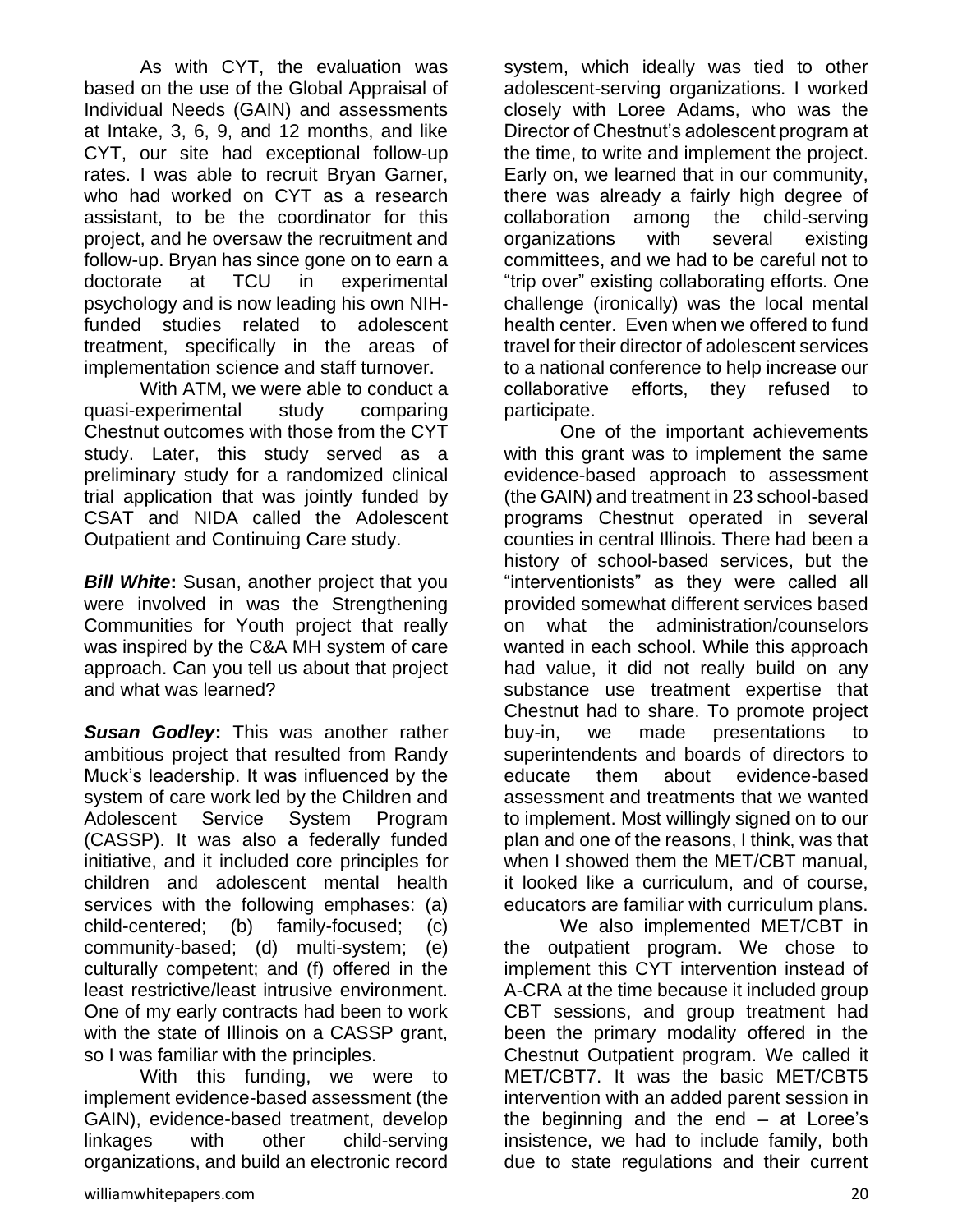practice, which included a family component. We also decided to use this opportunity to launch a randomized clinical trial and build on the earlier quasi-experiment that we had published comparing Chestnut's Usual Outpatient treatment statistically with the CYT interventions that had been delivered in Chestnut's southern region. So, for this new RCT, participants were either assigned to the MET/CBT7 intervention or Chestnut's Usual Outpatient program – which really was pretty intense and included individual, group, and family sessions. I think this was an important study because RCTs that compare researcher-developed interventions with "usual" treatments tend to often have usual treatment conditions that do not reflect real usual treatments that have evolved over decades and been refined and adhere to requirements by state licensing agencies and accrediting bodies like JCAHO. In other words, typical comparison programs are launched for the purpose of having a comparison treatment and usually consist of a number of sessions that equal the same number of sessions as the investigator's treatment of experimental interest rather than vary the number of sessions, as is often the case in real practice settings. [Findings are described below in answer to another question.]

Another long lasting (for Chestnut) result of this particular funding was the development of an electronic record system for the adolescent program. This was a webbased program, and it had several neat features. One was that probation officers could make referrals online to the program, and intake staff could respond to their referrals via this secure network. It also did away with voluminous paper files for the residential unit and helped many paraprofessional staff learn how to record shift notes in an electronic system. Treatment planning goals and objectives became more standardized and met criteria for being stated in a measurable way, and extensive record quality assurance safeguards were able to be built into the system, which reduced errors that might be uncovered in audits, and it also reduced the time that records staff had to be reviewing

physical records. Chestnut's MIS staff learned to make changes to the system and write reports, and it was eventually extended to the adult programs and the other adolescent program in the southern region. Additionally, staff's familiarity with this type of system is a helpful background for migrating to a new integrated EHR that is currently being implemented throughout the corporation in line with expectations for meaningful use from the Affordable Care Act.

*Bill White***:** The SCY project led to your RCT (AOCCS) comparing Chestnut's UOP with an evidence-based approach. What has this contributed?

*Susan Godley***:** First of all, we learned that participant engagement and retention were excellent for both outpatient approaches. As for outcomes, we learned that Chestnut's usual outpatient program and MET/CBT7 had an advantage for average days abstinent over the 12-month period; however, when taking into account the cost of services, the briefer MET/CBT7 appeared to be more cost effective. We also found that unlike when ACC followed residential treatment, there did not appear to be any statistical benefit on average for those adolescents who participated in outpatient followed by ACC. Another lesson from this study was that in real service systems like the one Chestnut had developed, there were all sorts of natural contingencies that resulted in treatment readmission. I wrote a paper about this because I did not think this phenomenon had been documented well by researchers. Instead, clinical researchers often provide the illusion that they are controlling what treatment a study participant is receiving when in reality, depending on the service system, there can be other processes operating that result in study participants getting various combinations of treatment outside what are prescribed according to their study assignment. I think it is important that researchers report other services beyond their control that participants receive.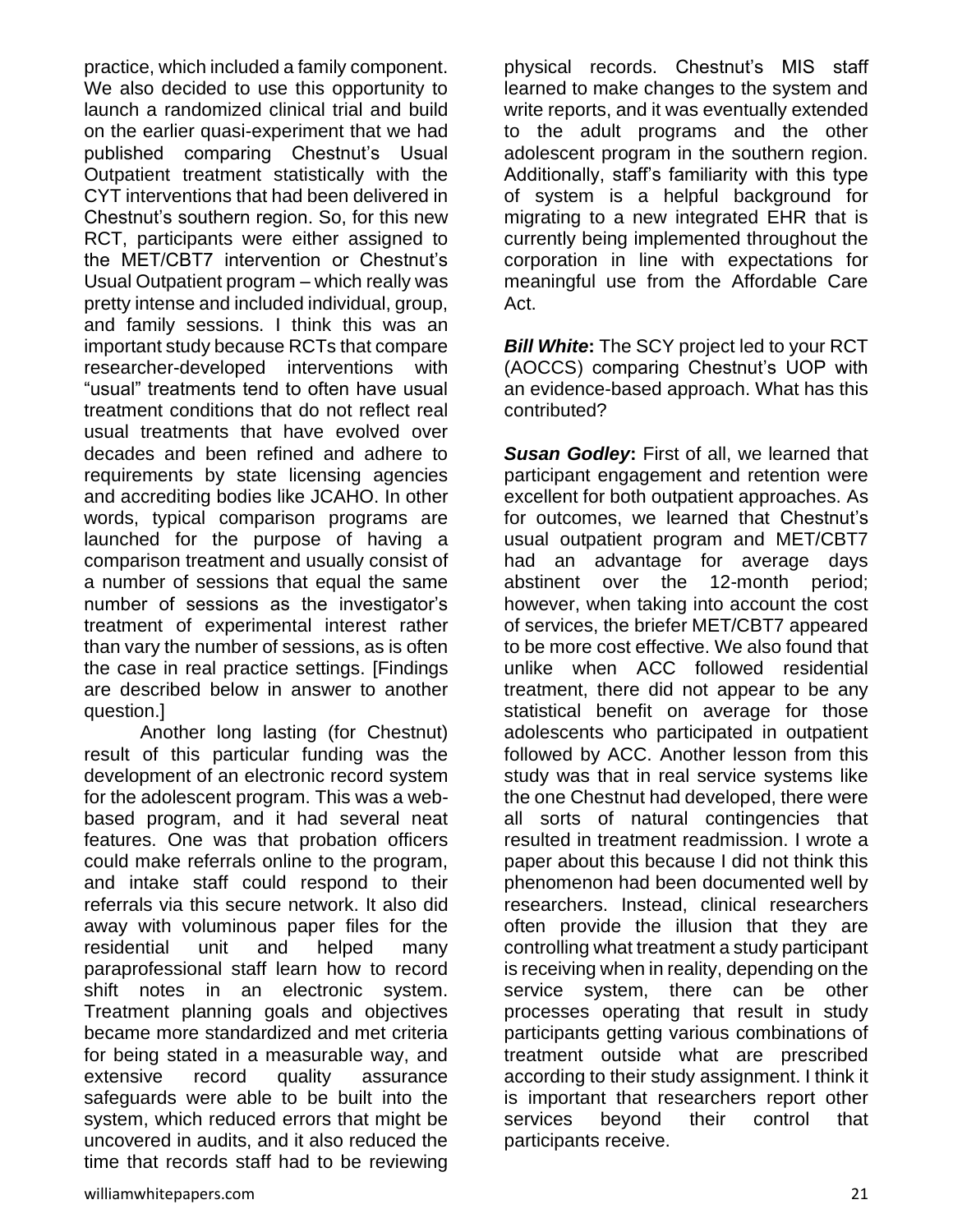Regarding the lack of additional impact for ACC services after outpatient treatment, we have a few thoughts for why that might be. One is that adolescents who are recommended for outpatient treatment in a system that uses ASAM criteria have less severe problems and not all will need or benefit from an intense continuing care approach. It may be true, however, that as is the case with Scott & Dennis' Recovery Management Check-ups, some selective reintervention may be a cost-effective way of improving average outcomes.

#### **What happens after treatment?**

*Bill White***:** Much of your collective work has focused on adolescent post-treatment outcomes in general and patterns of adolescent relapse in particular. What are the major conclusions you have drawn about such outcomes and patterns?

*Mark Godley***:** We have learned a number of things from our study of post-treatment outcomes and continuing care. First, it is clear that many young people come to treatment by way of some early acting out or more clinically significant conduct disorder. If it is the former, they are likely to benefit a great deal from maturation, and we need to help them stay safe and reduce or prevent return to use so they can survive the potentially turbulent transition into adulthood. For those youth who have comorbid mental disorders, they experience significantly greater substance use problems, and we need to pay very close attention to helping them successfully cope with or overcome the symptoms that often cause them to self-medicate or otherwise compensate with substances. Susan is currently leading a series of papers that underscores the need to pay particular attention to the early assessment and diagnostic clues as to the mental health symptoms patients exhibit because our treatments can be targeted to help reduce these symptoms as well as substance use.

Second, by focusing on what happens after treatment, you begin to learn a lot about the transiency of treatment effectiveness. Both you and Tom McLellan have done a lot to raise the awareness of clinicians and researchers about the transiency of treatment effects, and it does appear that more addiction treatment research is focusing on disease/recovery management and continuing care to monitor, support, and reintervene with patients of all ages.

Third, and this may be an observation that is more unique to adolescents than adults, we have come to understand that theoretical and clinical formulations focused on a unitary conception of motivation (e.g., stages of change; treatment readiness) are just one part of the picture. The ACC studies all relied on home or community visits to adolescents and their parents, and we learned so much about the barriers to treatment that had little to do with whether or not they were motivated. Here are some of the things we learned: 1) 50+% of adolescents in treatment are living in a single parent family and that parent is usually working during the day or evening, causing lots of unmonitored time and little ability to get their child to a clinic for outpatient appointments; 2) fewer than 15% of youth in treatment have a driver's license; 3) urban youth often fear using public transportation due to gang lines and violence; 4) adolescents tell us they hate going into clinics because they feel like they don't know what to do and that everyone is looking at them because they don't know what to do or belong; 5) the larger the family, the more likely there are to be family crises that relegate outpatient appointments (either at home or somewhere else) to a very low priority; and 6) for adolescents who do have jobs, often it was through these jobs that they met other substance users and gained disposable income that could be used to buy alcohol and drugs – often parents were not monitoring what youth were doing with their disposable income. There are more, but the picture is clear: motivation for treatment is just one factor and many of youth and families are in the middle of such serious problems that home or school visits are the best and perhaps the only way to deliver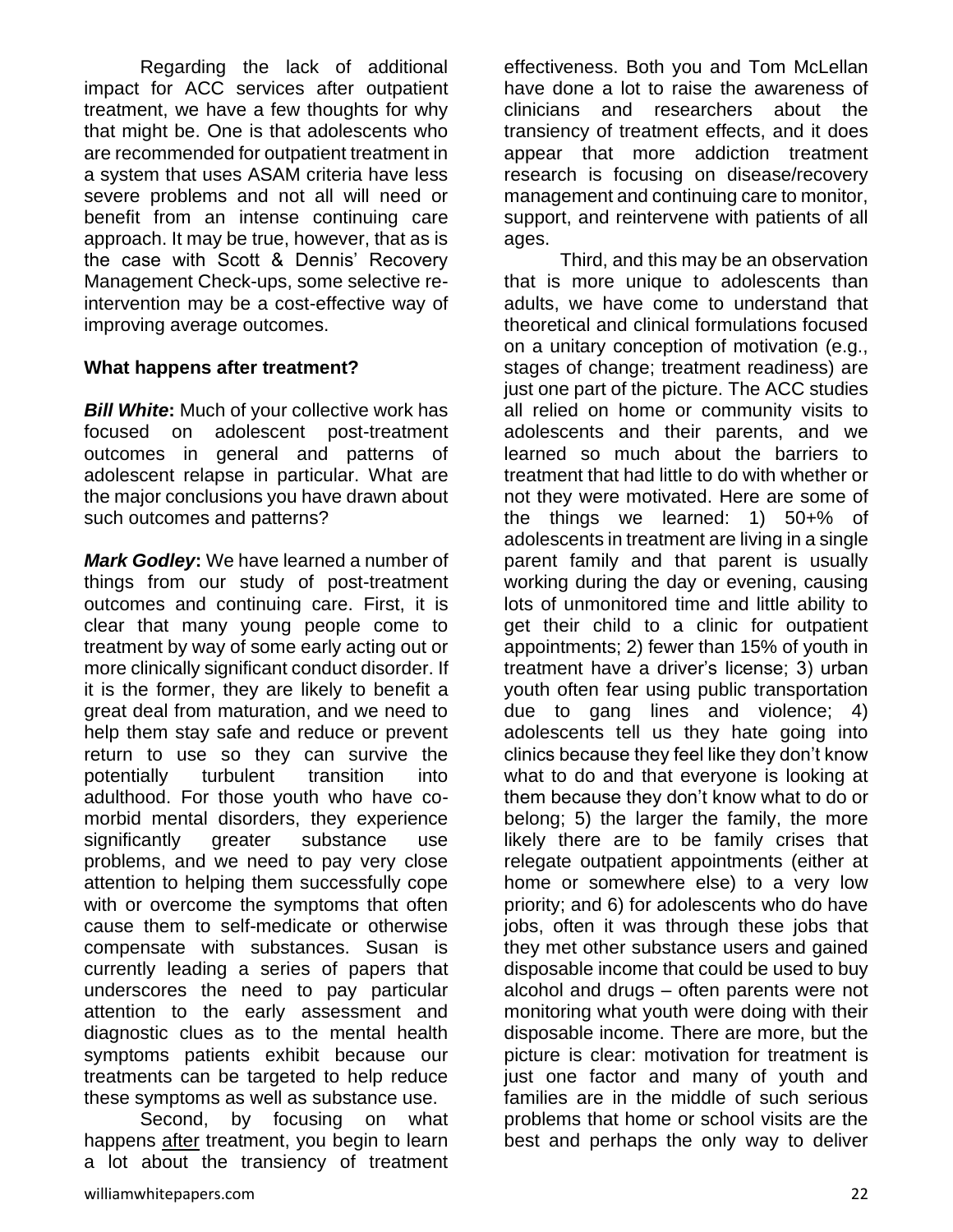face-to-face services, and even then we expect some missed sessions.

Fourth, by doing community visits, we can often be there to help when help is needed, we can celebrate accomplishments, participate in or prime pro-social activities, and make linkages to more appropriate peers and activities. By being willing to accept the clients and parents and working with them where they live, it has been gratifying to see the extent to which many felt valued and validated and went out of their way to tell us so.

Fifth, I think our ACC studies were the first continuing care studies that optimized the idea of continuing care. Prior to these studies, aftercare was the idea of providing services to maintain the gains derived from the primary treatment episode. But we went much further and encouraged participation in ACC even if the client was asked to leave treatment or left against staff advice. Such patients were usually told to go back and do that treatment all over again when they were ready to be serious. Well, I think that doesn't interact very well with adolescents' developmental stage. Instead, we went to their home or school, or offered them a ride to their probation officer, or dealt with their parent who was angry about her child "getting kicked out of treatment" and we would say, "Look, it's a new day, and we are not looking backward. Let's give this a try and see what we can do." The research is clear on this: we can help these kids too. On average, their results are not quite as good as other youth we served, but they did have better outcomes than their counterparts in usual continuing care that did not link to any continuing care.

*Bill White***:** Historically, much of adolescent treatment is focused on successful completion of treatment. What is the relationship between discharge status and post-treatment recovery outcomes?

*Mark Godley***:** As I mentioned above, I believe our work on ACC was the first or among the first to include youth (or adults) who failed to successfully complete residential treatment in continuing care.

Because the residential programs we were working with had such long lengths of stay (90+ days), the likelihood of youth leaving against staff advice or at staff request was about 50%. But we were not willing to write off half the youth and say that they would not benefit from continuing care. We were especially willing to reach out to them because we knew that the majority of them were not going to repeat residential treatment in any timely manner. Every study published prior to our work contextualized aftercare participation as the province of those who were successful in their first episode of treatment. Those who were unsuccessful were required to redo primary treatment first. But once the view of aftercare changes from supporting only those who were successful in primary treatment to one of continuing care for youth with problems, then we dramatically broaden the inclusion criteria and can help those who arguably need services the most. With two different ACC studies now, we have found that those who failed to successfully complete residential treatment still derived benefit from ACC and reduced their substance use more so than if they had been left to the traditional service system.

*Bill White:* Assertive continuing care is one of the hallmarks of research at Lighthouse Institute. Could you describe what you mean by continuing care and assertive approaches to such care?

*Mark Godley***:** I think I've pretty well indicated that "assertive approaches" reach out to adolescents who have substance use problems through home or other community visits and do so in a way that recognizes that the passage of time matters: the sooner we initiate continuing care with patients after discharge, the more likely we are to prevent or interrupt relapse and other problems. But the idea of "assertive approaches" to care really comes out of our work and the work of Test and Stein that dates back to the mid 1970s. First, our early work on the Community Reinforcement Approach taught us a lesson that has stuck with us throughout our careers. Even before the *Field of*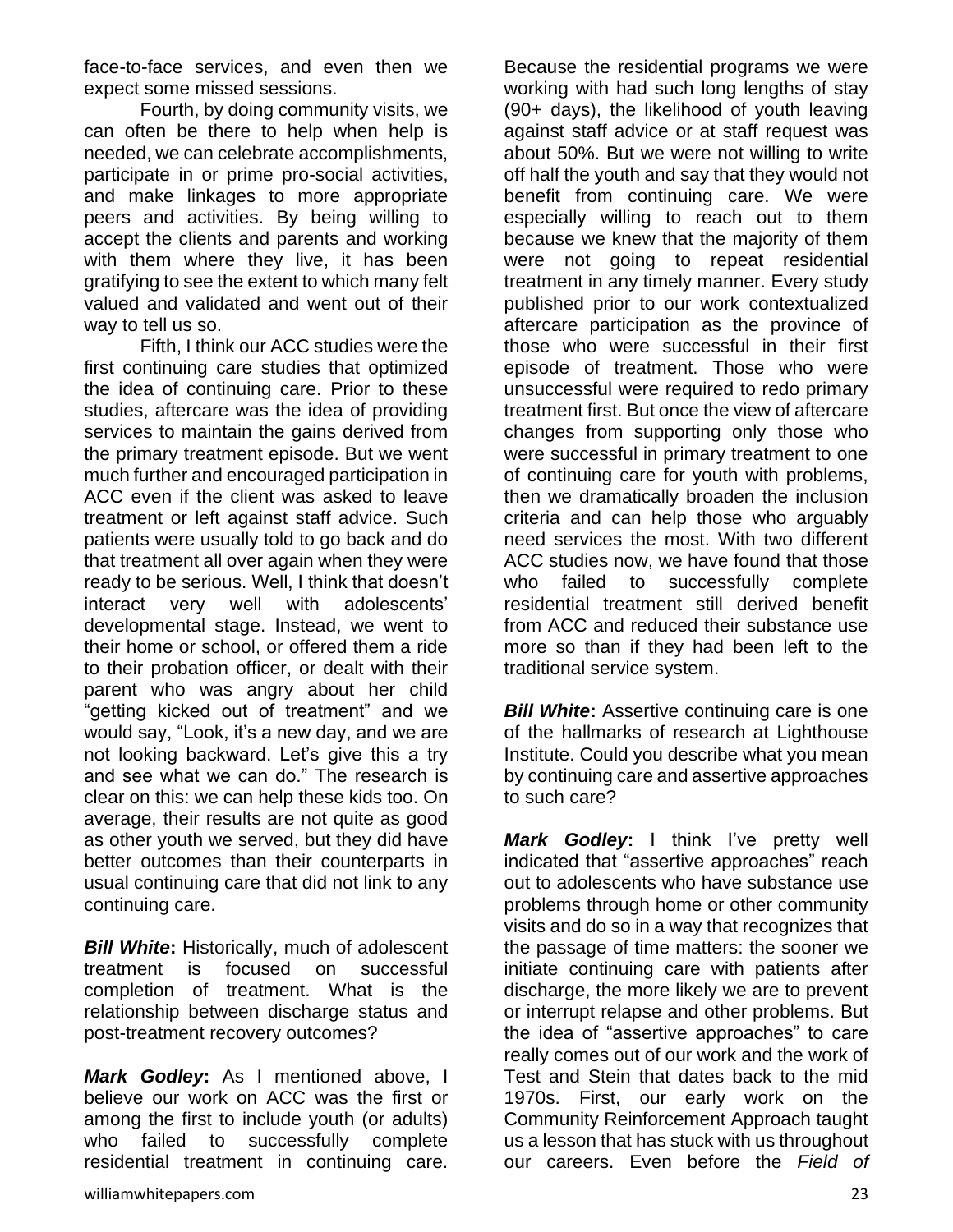*Dreams* movie, I learned that "if you build, it they will come" really did not apply to our field of endeavor. It may be necessary to "build it," but that is not sufficient. Azrin taught us the idea of "systematic encouragement" and by this, I mean a graduated series of successively more helpful steps to prime the behavior you want to occur. So, in the late 1970s, we "built" a dry social club for our outpatients with alcohol use disorders. But simply telling individuals about its hours of operation and what it had to offer was not sufficient to produce attendance. We did not get reliably good attendance until we started making mid-week reminder calls, pairing individuals up with a buddy who would spend time with them at the club so they wouldn't feel isolated, and even offering to send a bus around to pick them up and take them home – much like some of the evangelical Christian churches do.

So, fast forward 25 years later when ACC was developed, and the term "assertive" means that our clinicians assume the responsibility for initiating continuing care services with patients after they are discharged from primary treatment. They also practice systematic encouragement in many of their sessions with patients in order to prime new pro-social activities or initiate new services (e.g., GED) that will help patients advance in their goals. And, of course, the groundbreaking work in mental illness published by Test and Stein in 1974 called Assertive Community Treatment that Susan read about was influential as well.

The last and perhaps the most important influences I'd like to acknowledge are B.F. Skinner, Nate Azrin, and my mother. When I was a junior or senior in college, by now well established in my major field of study, I would come home and tell my mother about the laws of behavior (e.g., positive and negative reinforcement, punishment, schedules of reinforcement and so on). I went on to tell her about interventions such as "time out" and others. I lectured her about how Skinner, Azrin, and others had experimentally demonstrated the virtues of positive reinforcement over punishment or negative reinforcement

paradigms. And in her very accepting but authoritative way she said, "Oh, I call that momma psychology." A few years later when I started working with Nate, I wrote up a memorandum of understanding that would involve our outpatient program collaborating with Nate's research unit on a CRA study. Nate agreed with everything in principle but asked me to rewrite it, using a much more positive tone so that it would create positive expectations for success.

It is interesting that behaviorists are often thought of as mechanistic, punishment-oriented, or discounting the effects of therapeutic alliance. In my experience, the opposite was closer to reality. Indeed, Susan and I have been fortunate to have such influential role models and mentors in our life. If you look at CRA, A-CRA, and ACC, you will see interventions for people with substance use disorders that accept people where they are at, that never confront, never provide all or nothing advice, and help the patient move toward change at a pace that accelerates commensurate with their readiness. The best CRA and ACC clinicians are basically very nice, optimistic people who become adept at praising clients for the recovery-oriented work they engage in and ignoring or trying to reframe relapses as learning experiences that they can grow from. Can you imagine how different this approach was in 1975, the heyday of the "knock them down" version of therapeutic communities or the "let them hit bottom so they'll be ready to change" treatment approach? Even today, many will see this approach as wrong headed for addiction treatment. Time, experience, and data have taught us otherwise, and it has been gratifying to see so many other evidencebased practices, such as motivational interviewing and cognitive behavior therapy, use similar positive approaches.

*Bill White***:** Mark, you have also been involved in studies of telephone continuing care. What have you learned from these studies?

*Mark Godley***:** Yes, thanks for asking about this. Our telephone continuing care work is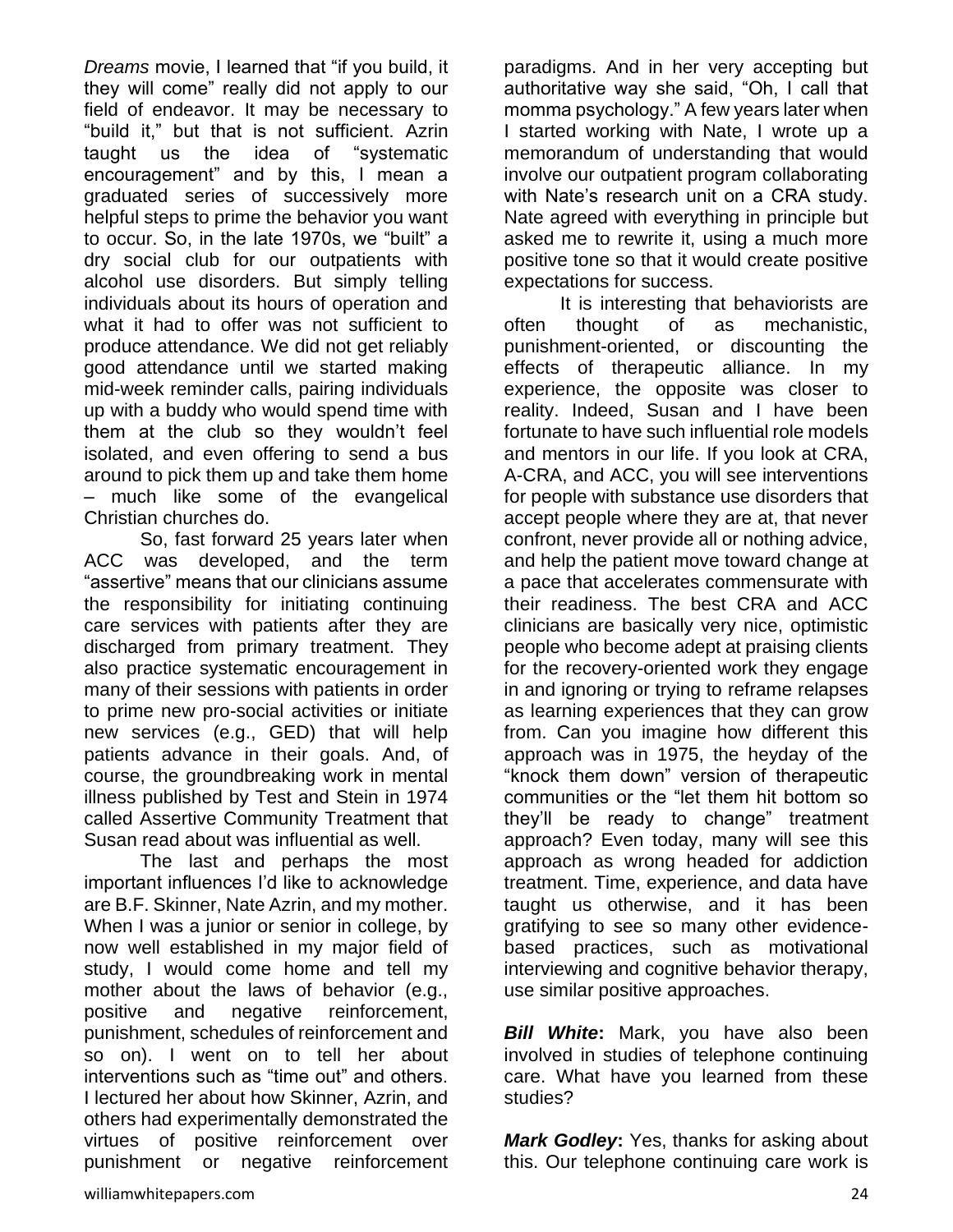another example of an assertive approach to continuing care. The goal of telephone continuing care is to reach out to patients by phone within the first week after discharge to begin providing monitoring, support, and engaging patients in pursuing pro-social activities, including friends and family, that will support recovery. Consistent with everything we do, the conversation is decidedly upbeat, our callers are always listening for positive descriptions about what the patient is doing to reinforce, while also helping the patient set small achievable recovery-oriented goals. In previous work with this approach, we found that our calls were helpful in encouraging adolescents to increase their pro-social activities, including attendance at mutual aid meetings, and this in turn improved their recovery outcomes over a six-month follow-up period. We now have funding to study this in a randomized controlled design with a one-year follow-up period in three different locations in the U.S.

Another key feature of this approach is the use of recovery support volunteers. We will be calling adolescents weekly for the first 3 months, then move to a less frequent schedule, fading out altogether by 9 months after discharge. In previous studies with both adults and adolescents, we have successfully recruited and trained volunteers in recovery as well as pre-professional students to follow a standardized call protocol. We provide them with training, and they record most of their calls. Our supervisor reviews many of the recordings, scores them for fidelity, and gives feedback to the volunteers on a weekly basis. Since the calls are generally 10 to 15 minutes in length, quality assurance and feedback is efficient, and the volunteers really appreciate the coaching and feedback. I think it's a great volunteer experience for anyone who wants to be involved directly with patients in a way that is supported and supervised by professionals.

We have also found that most patients appreciate that we are taking a continued interest in them, do not pass judgment, and provide support and referrals as needed. I do want to note that we carefully monitor and avoid putting our support callers in the position of advice giving or counseling. It turns out to be fairly easy to avoid advice giving or counseling by using reflective statements or asking the patients what they learned in treatment that they can apply to their current situation. We also coach our volunteers what situations point to asking the patient if they would like us to have a counselor call them. We have learned through the years that asking them to have a counselor call them will be more likely to result in a linkage to a counselor than what we call a "passive" referral to a counselor.

*Bill White*: There seems to be growing interest in addiction research in the differences between adolescents and young adults and how to support recovery through the transition between these two developmental stages. What are we learning in this area?

*Mark Godley***:** It's a great question. By now, most readers are familiar with neuroscience findings that brain development continues until the mid-20s and that development of the pre-frontal cortex, which controls judgment, is the last to develop. So, this is one more piece of concrete information that reminds us that many youth and young adults may have a substance use disorder that is attributable more to developmental factors than to genetic predisposition or ecobehavioral factors.

Recently, through Susan's wide-scale dissemination and implementation work with A-CRA for SAMHSA grantees, we have accumulated data on over 500 young adults with six-month follow-ups as well. What we are learning is that they have more or less equal responses to A-CRA treatment, that is, the rate of improvement over time for both age groups appears to be quite similar, but there are some striking differences at the point of intake to treatment. Typically, young adult substance use is more severe. In addition, we see significantly higher levels of homelessness, HIV risk, and less involvement in school or work. All of these findings suggest that at least among those who are getting into treatment, individuals from this age group present with more risk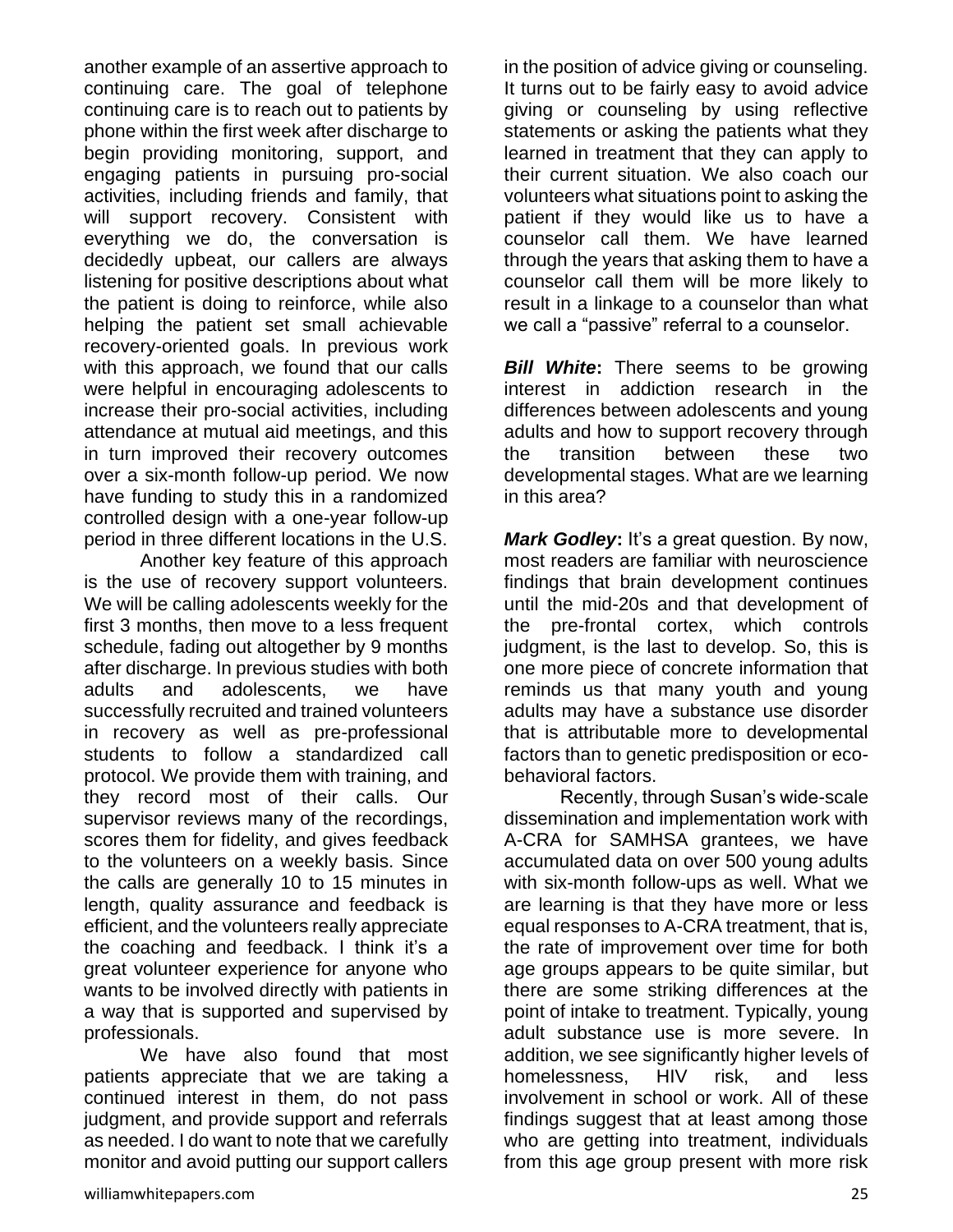and clinical severity and may need higher levels of clinical involvement, case management, and social network support.

Toward that end, our colleague, Dr. Doug Smith at the University of Illinois Urbana-Champaign, is beginning to study Peer-Enhanced Community Reinforcement Approach (P-CRA) therapy. In P-CRA, Doug asks the young adult patient to bring a close friend to treatment. Interestingly, he has found that peers whose substance use is high may still be willing to support their friend in treatment and that coming to treatment may moderate the peer's use as well as the identified patient. As young adults move out of their parents' home, the importance of peers increases dramatically, and thus an approach based on including peers in treatment or even small peer groups is theoretically sound. Whether it is practical, feasible, and effective are the questions Doug's work will address over the coming years.

*Bill White***:** What are some of the most important unanswered research questions related to adolescent treatment and recovery?

*Mark Godley***:** We need 15-year longitudinal studies with large samples to help us learn more about the characteristics of youth who "age out" of substance problems versus those who go on to develop adult SUD.

*Susan Godley***:** We also need more and better studies to evaluate treatment for youth with CODs. Working with Dr. Jane Ellen Smith, we have, for example, developed a training for clinicians on how to use appropriate A-CRA procedures for differing CODs that adolescents presenting to substance use treatment have. The incremental nature of NIH-funded research means that it may take decades before we can definitively say how the treatment adaptations work with the multiple morbidities that adolescents present with.

*Bill White***:** What is the role of government in the future evolution of adolescent addiction treatment in the U.S.?

*Mark Godley***:** A significant problem with our current outpatient clinic system of care (where 80+% of youth are enrolled in treatment) is that it's a poor setting for seeing and retaining youth in treatment. We built it and we can get many of them to come a couple of times – and that may be sufficient for low severity patients – but it turns out to be a poor system for retaining youth for weekly treatment over a 90+ day period. We believe that the future should include incorporating AOD screening, assessment, and treatment in school-based health clinics and working treatment into academic subjects. Such an approach overcomes nearly every logistical and psychological barrier that exists in our current outpatient clinic structure. This is an important area for the federal government (e.g., SAMHSA, HRSA) to consider funding projects and for NIH to conduct health services research.

There is also the issue of dissemination of evidence-based practices within addiction treatment. In 2002, Barry Brown and Pat Flynn published a paper in the *Journal of Substance Abuse Treatment* that called for the federal government to play a central role in the dissemination of evidence-based practices to providers. Since this publication, we have seen solid research that clearly indicates the best way to disseminate EBPs is with a combination of training, competency monitoring and feedback strategies, and ongoing coaching for a period of time. Certainly, we have seen SAMHSA doing this in several meaningful ways in their adolescent portfolio, but we would like to see an increase in SAMHSA's commitment to funding dissemination efforts to the field. Likewise, city, county, and state agencies with responsibility for treatment can and should play a role in facilitating EBP adoption by the organizations they fund. We have had a few excellent collaborative experiences with state and local authorities to help provider organizations reach sustainable levels of evidence-based practice. I would point to our collaboration with the King County, Washington authority and their work to spread both the GAIN and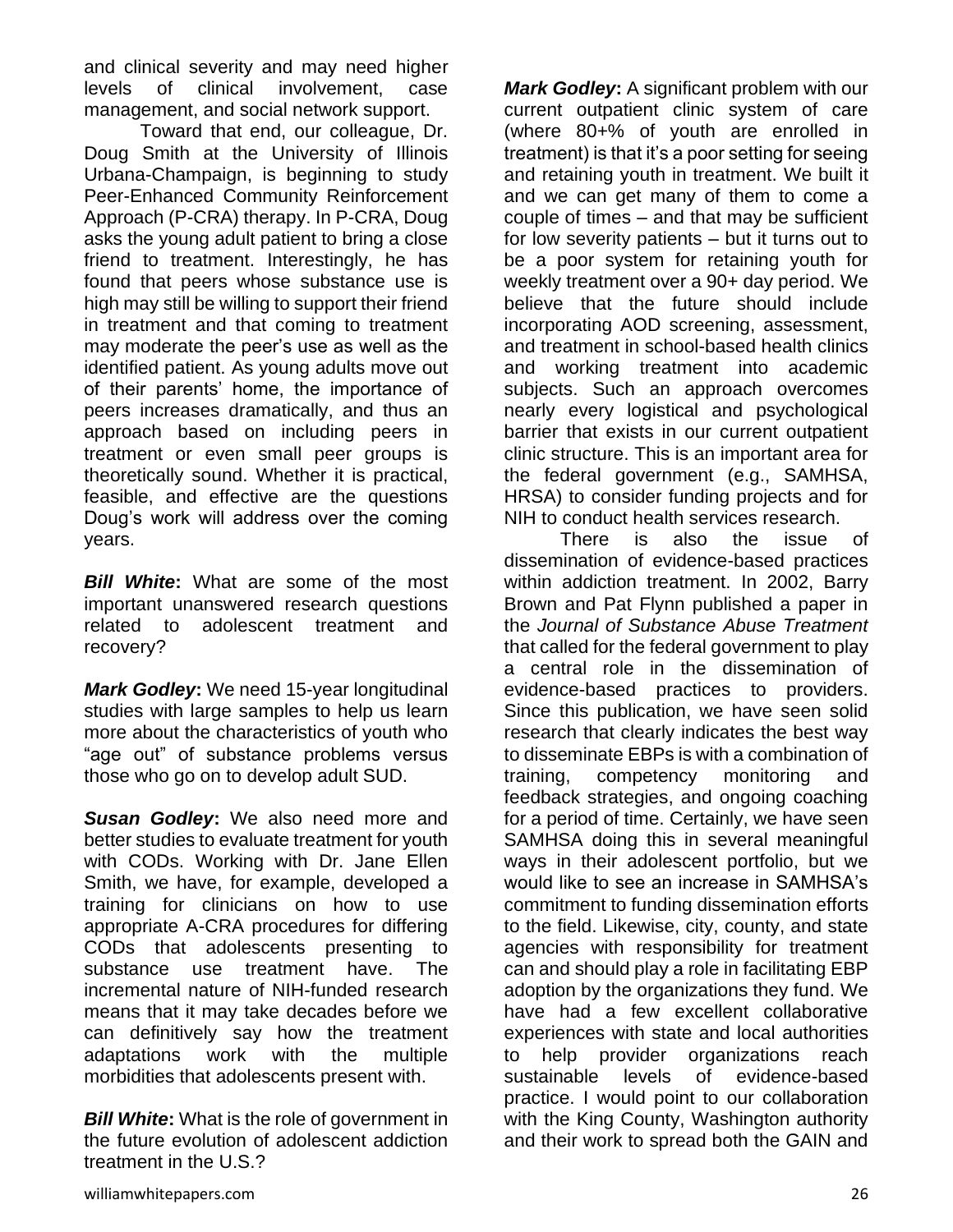A-CRA/ACC throughout Seattle/King County.

*Susan Godley***:** I would just add that it is very important to create a federal-state link so that a federal agency like SAMSHA can work closely with single state authority agencies. For example, early on, individual provider organizations would win grants to implement an EBP and the state agency that was responsible for licensing them had requirements that were in conflict with the implementation of the EBP and did nothing to promote sustaining the EBT after the federal funding ended. There have been some attempts by SAMHSA to improve this alignment – one was the State Adolescent Coordination grants, and more recently the State Adolescent Substance Abuse Treatment Enhancement and Dissemination grants.

## **Future of Adolescent Treatment**

*Bill White***:** One of the striking features of adolescent treatment in the U.S. is the dominant role played by the criminal justice system. What have you observed about this role and its implications through the course of your studies?

*Susan Godley***:** I like to bring this subject up during our A-CRA trainings, especially when we are discussing the role of urine testing in treatment. The juvenile justice (JJ) system is the primary referral source for adolescents to specialty substance use treatment agencies. As such, there is sometimes this implied relationship between the JJ system and treatment, which suggests that treatment is an extension of the JJ system, and sometimes this means that clinicians can get in positions where they are confronting or challenging the adolescents. We attempt to explain the difference between the role of a probation or diversion officer and the role of a therapy clinician. The different roles also should sometimes lead to different ways that the juvenile system may use positive urine test results than a clinician might. For example, a probation officer may need to seek sanctions as a result of continued use.

A clinician may choose to conduct an A-CRA Functional Analysis of Substance Use or Refusal Skills procedure. Unfortunately, too often, the JJ system relies on the treatment system for testing and expects clinicians to share results with them. We think it is preferable that the JJ system test for their purposes and the treatment system tests to use results in a clinical way.

*Bill White***:** Mark and Susan, let me ask one final question: What do you see as the future of adolescent treatment in the U.S.?

*Susan Godley***:** There is a lot of talk about the coming demise of specialized addiction treatment. However, if this system ceases to exist, it will need to be replaced with some other means of providing substance use intervention/treatment for youth. With the advent of the Affordable Care Act, one possibility is that treatment for adolescent substance use would be integrated in primary care settings. This makes sense since many adolescents with substance use problems also have at least one other behavioral health problem. We would not expect that physicians treat these problems, but that there be professionals who work in primary health care who can address these problems in an integrated way.

We think it also makes a lot of sense for the integrated health care setting to be in school-based health clinics. Many of these clinics already treat students for other behavioral health issues, and it makes sense that since most adolescents (including those with substance use problems) are in schools, that there are substance use screening, assessment, and treatment options in those settings. Now, it would be quite different from the situation now if every school had a school-based health clinic, so we suspect there would have to be some hybrid models.

We also assume, based on some earlier work we have done, that if substance use screening and treatment is available in more schools, youth with these problems will be identified earlier and a greater percentage of females will be identified. It is not clear, however, what would be the route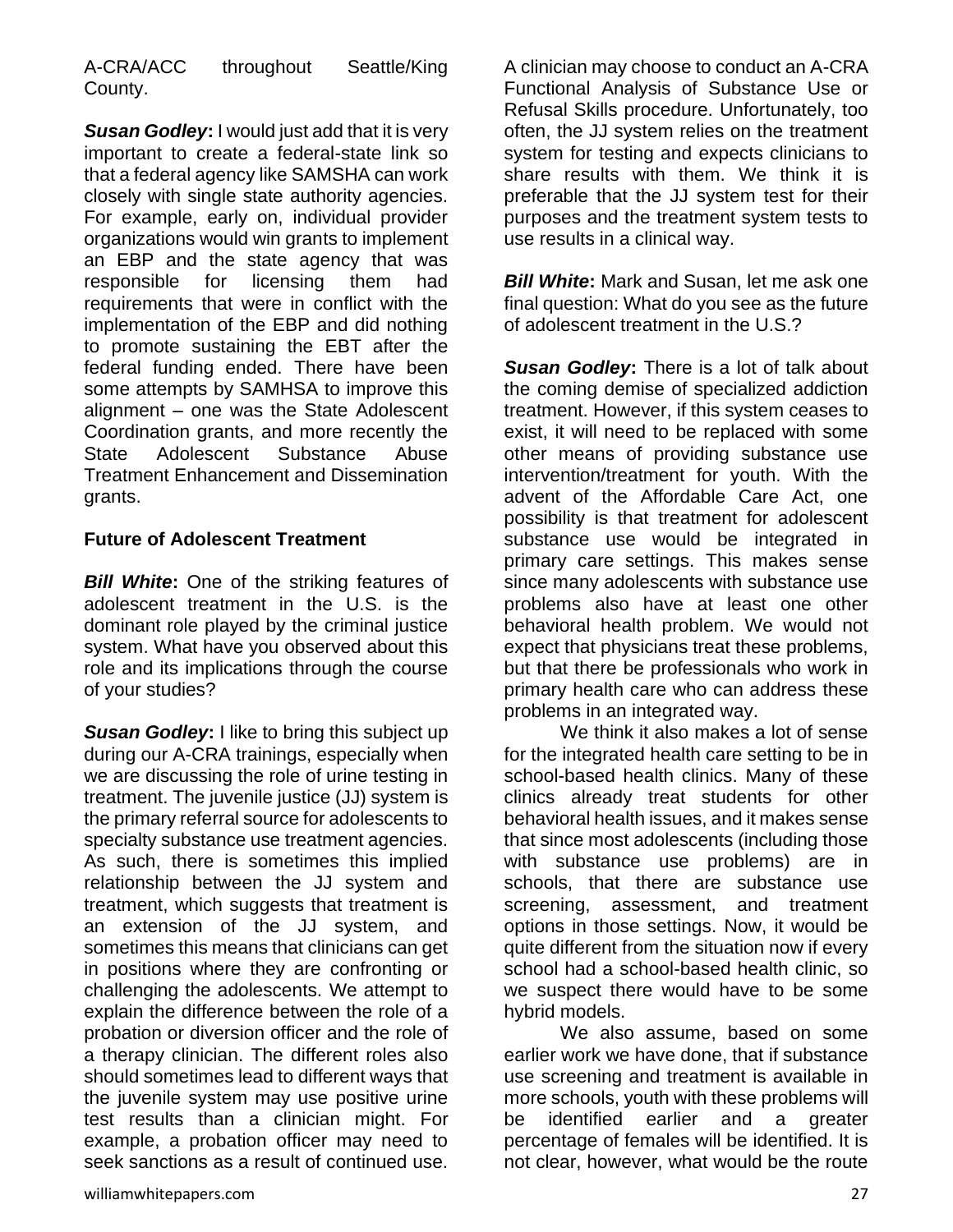to treatment for the JJ-involved youth – if specialty clinics did not exist, would they be referred to school-based health clinics or back to another medical home?

*Mark Godley***:** I agree with Susan's comments. There also seems to be growing interest in addiction research in the differences between adolescents and young adults and how to support recovery through the transition between these two developmental stages.

*Susan Godley***:** Other important unanswered research questions related to adolescent treatment and recovery are:

- What is the impact of medical marijuana (or legalization of marijuana in some states) on the increase of marijuana use and disorders by young people?
- How well would ongoing Recovery Check-ups work for adolescents?
- What is the model for the most effective mutual support group for adolescents? How do we proliferate such models?

*Mark Godley***:** I would also add:

- How can we use technology to improve the effectiveness of treatment and recovery for adolescents?
- Can leadership training produce clinical leaders committed to supporting evidence-based practices with ongoing fidelity?
- How do we increase the commitment of accreditation and licensing bodies to continuing education that measurably increases competency in clinical skills?

*Bill White***:** Susan and Mark, thank you for sharing these reflections on the work you have done advancing adolescent treatment in the United States.

**Acknowledgement**: Support for this interview series is provided by the Great Lakes Addiction Technology Transfer Center (ATTC) through a cooperative agreement from the Substance Abuse and Mental Health Services Administration (SAMHSA) Center for Substance Abuse Treatment (CSAT). The opinions expressed herein are the view of the authors and do not reflect the official position of the Department of Health and Human Services (DHHS), SAMHSA or CSAT.

## **References and Selected Publications of Drs. Mark and** *Susan Godley*

- Bond, G. R., & Witheridge, T. F. (1990). Assertive community treatment for frequent users of psychiatric hospitals in a large city: A controlled study. *American Journal of Community Psychology, 18*(6), 865-891.
- Brown, B. S., & Flynn, P. M. (2002). The federal role in drug abuse technology transfer: A history and perspective. *Journal of Substance Abuse Treatment, 22*, 245-257. doi:10.1016/S0740-5472(02)00228-3
- Chan, Y. F., Godley, M. D., Godley, S. H., & Dennis, M. L. (2009). Utilization of mental health services among adolescents in community-based substance abuse outpatient clinics. *Journal of Behavioral Health Services & Research, 36,* 35-51. doi:10.1007/s11414-007-9100-4
- Corvalen-Wood, J., Rajaee, L., & Godley, S. H. (2011). Implementing evidencebased treatment in a TASC drug court system. *Counselor, 12*, 10-15.
- Dakoff, G., Godley, S. H., & Smith, J. E. (2010). Family therapies and the Community Reinforcement Approach for youth with a substance use disorder. In Y. Kaminer & K. Winters (Eds.), *Clinical manual of adolescent substance abuse treatment.* Arlington, VA: American Psychiatric Association.
- Dennis, M., Scott, C. K., & Funk, R. (2003). An experimental evaluation of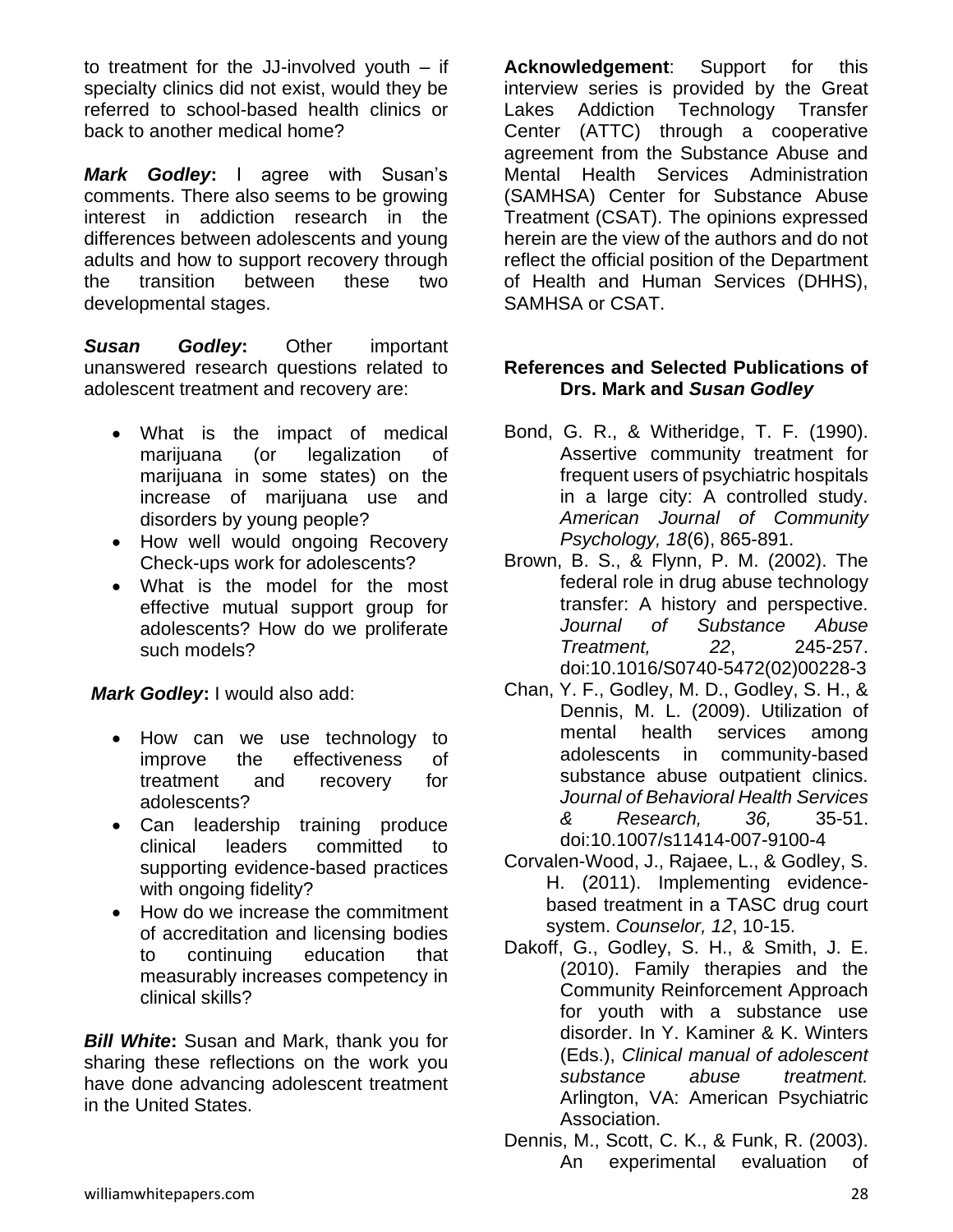recovery management checkups (RMC) for people with chronic substance use disorders. *Evaluation and Program Planning, 26*, 339-352. doi:10.1016/S0149-7189(03)00037-5

- Dennis, M. L., Godley, S. H., Diamond, G., Tims, F. M., Babor, T., Donaldson, J.,…Funk, R. (2004). The Cannabis Youth Treatment (CYT) Study: Main findings from two randomized trials. *Journal of Substance Abuse Treatment, 27*, 197-213. doi:10.1016/j.jsat.2003.09.005
- Dennis, M. L., Titus, J. C., Diamond, G., Donaldson, J., Godley, S. H., Tims, F. M.,…the CYT Steering Committee. (2002). The Cannabis Youth Treatment (CYT) Experiment: Rationale, study design, and analysis plans. *Addiction, 97*, 16-34. doi:10.1046/j.1360-0443.97.s01.2.x
- Diamond, G., Godley, S. H., Liddle, H., Webb, C., Sampl, S., Tims, F., & Meyers, R. (2002). Five outpatient treatment models for adolescent marijuana use: A description of the Cannabis Youth Treatment interventions. *Addiction, 97*, 70-83. doi:10.1046/j.1360-0443.97.s01.3.x
- Donovan, D. M. (1998). Continuing care: Promoting the maintenance of change. In W. R. Miller & N. Heather (Eds.), *Treating addictive behaviors* (2nd edition, pp. 317-336). New York: Plenum Press.
- Flynn, P. M., Knight, D. K., Godley, M. D., & Knudsen, H. K. (2012). Introduction to the special issue on organizational dynamics within substance abuse treatment: A complex human activity system. *Journal of Substance Abuse Treatment, 42*, 109-115. doi:10.1016/j.jsat.2011.10.029
- Garner, B. R. (2009). Research on the diffusion of evidence-based treatments within substance abuse treatment: A systematic review. *Journal of Substance Abuse Treatment, 36*, 376-399. doi:10.1016/j.jsat.2008.08.004
- Garner, B. R., Godley, M. D., Funk, R. R., Dennis, M. L., & Godley, S. H. (2007).

The impact of continuing care adherence on environmental risks, substance use and substance-related problems following adolescent residential treatment. *Psychology of Addictive Behaviors, 21,* 488-497. doi:10.1037/0893-164X.21.4.488

- Garner, B. R., Godley, M. D., Funk, R. R., Lee, M. T., & Garnick, D. W. (2010). The Washington Circle continuity of care performance measure: Predictive validity with adolescents discharged from residential treatment. *Journal of Substance Abuse Treatment, 38,* 3-11. doi:10.1016/j.jsat.2009.05.008
- Garner, B. R., Godley, S. H., Dennis, M. L., Hunter, B. D., Bair, C. M. L., & Godley, M. D. (2012). Using pay-forperformance to improve treatment implementation for adolescent substance use disorders: Results from a cluster randomized experiment. *Archives of Pediatrics & Adolescent Medicine, 166*, 938-944. doi:10.1001/archpediatrics.2012.802.
- Garner, B. R., Godley, S. H., & Funk, R. (2002). Evaluating admission alternatives in an outpatient substance abuse treatment program for adolescents. *Evaluation and Program Planning, 25*, 287-294. doi:10.1016/S0149-7189(02)00022-8
- Garner, B. R., Godley, S. H., Funk, R. R., Dennis, M. L., Smith, J. E., & Godley, M. D. (2009). Exposure to A-CRA treatment procedures as a mediator of the relationship between adolescent substance abuse treatment retention and outcome. *Journal of Substance Abuse Treatment, 36,* 252-264*.*  doi:10.1016/j.jsat.2008.06.007
- Garner, B. R., Hunter, B. D., Modisette, P. C., Ihnes, P. C., & Godley, S. H. (2012). Treatment staff turnover in organizations implementing evidencebased practices: Turnover rates and their association with client outcomes. *Journal of Substance Abuse Treatment, 42,* 134-142. doi:10.1016/j.jsat.2011.10.015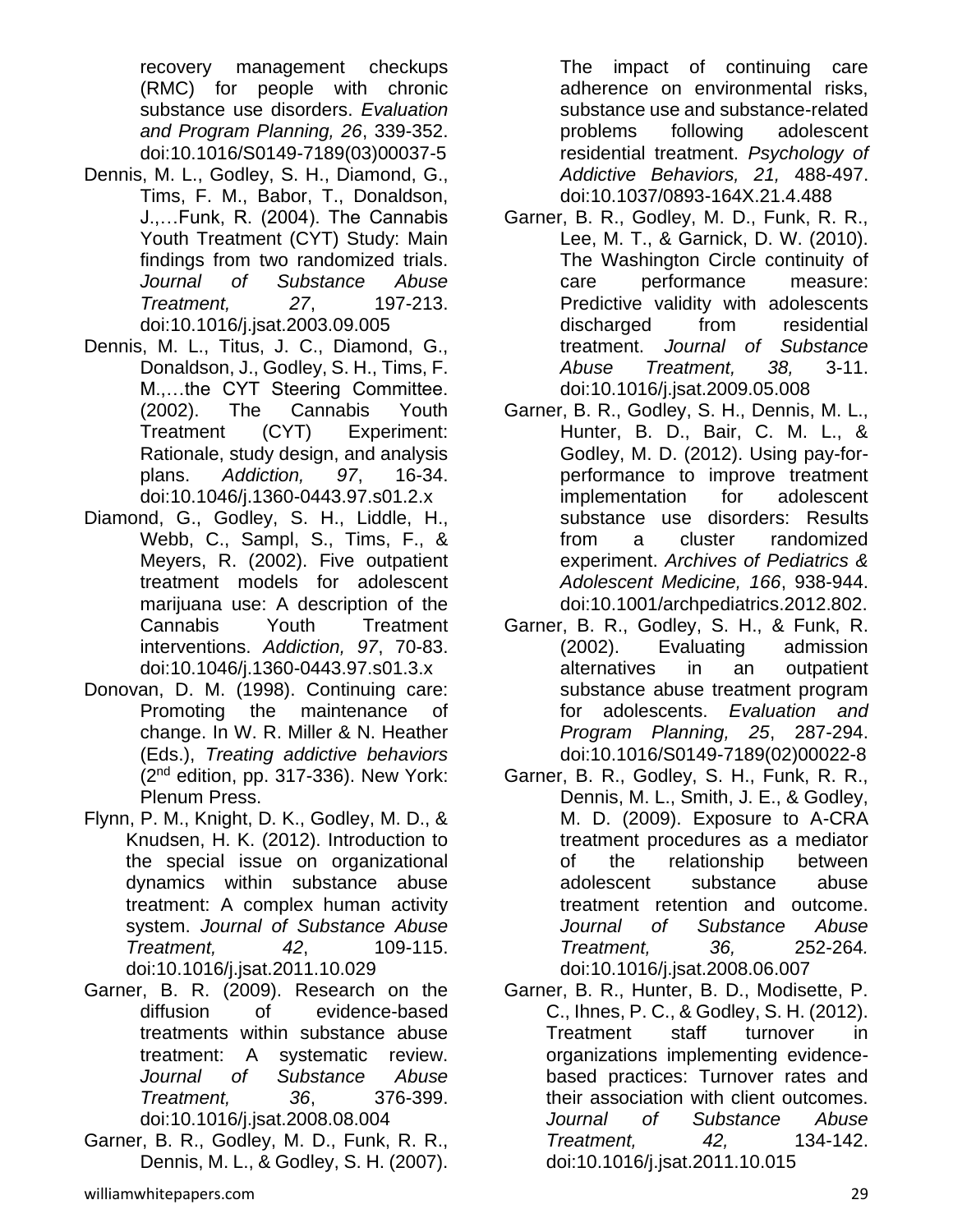- Godley, M. D., & Godley, S. H. (2011). Assertive Continuing Care for adolescents. In J. F. Kelly & W. L. White (Eds.), *Addiction recovery management: Theory, science, and practice* (pp. 103-126). New York: Springer Science.
- Godley M. D., & Godley, S. H. (2012). Continuing care following residential treatment: History, current practice, critical issues, and emerging approaches. In N. Jainchill (ed.), *Understanding and treating adolescent substance use disorders*. Kingston, NJ: Civic Research Institute.
- Godley, M. D., Godley, S. H., Dennis, M. L., Funk, R. R., & Passetti, L.L. (2002). Preliminary outcomes from the assertive continuing care experiment for adolescents discharged from residential treatment. *Journal of Substance Abuse Treatment, 23,* 21- 32. doi:10.1016/S0740- 5472(02)00230-1
- Godley, M. D., Godley, S. H., Dennis, M. L., Funk, R. R., & Passetti, L. L. (2007). The effectiveness of assertive continuing care on continuing care linkage, adherence, and abstinence following residential treatment of adolescents with substance use disorders. *Addiction, 102,* 81-93*.*  doi:10.1111/j.1360-

0443.2006.01648.x

- Godley, M. D., Kahn, J. H., Dennis, M. L., Godley, S. H., & Funk, R. R. (2005). The stability and impact of environmental factors on substance use and problems after adolescent outpatient treatment. *Psychology of Addictive Behaviors, 19*, 62-70*.* doi:10.1037/0893-164X.19.1.62
- Godley, M. D., & Payton, J. B. (2004). The urgent need for continuing care with adolescents: Recent research and recommendations. *Counselor*, *5*, 49- 54.
- Godley, S. H. (2006). Substance use, academic performance and the village school. *Addiction, 101*, 1684- 1489.
- Godley, S. H., Dennis, M. L., Godley, M. D., & Funk, R. R. (2004). Thirty-month relapse trajectory cluster groups among adolescents discharged from outpatient treatment. *Addiction, 99*(Suppl. 2), 129-139. doi:10.1111/j.1360- 0443.2004.00860.x
- Godley, S. H., Garner, B. R., Passetti, L. L, Funk, R. R., Dennis, M. L., & Godley, M. D. (2010). Adolescent outpatient treatment and continuing care: Main Findings from a randomized clinical trial. *Drug and Alcohol Dependence, 110,* 44-54. doi:10.1016/j.drugalcdep.2010.02.00 3
- Godley, S. H., Garner, B. R., Smith, J. E., Meyers, R. J., & Godley, M. D. (2011). A large-scale dissemination and implementation model for evidencebased treatment and continuing care. *Clinical Psychology: Science and Practice, 18,* 67-83. doi:10.1111/j.1468- 2850.2011.01236.x
- Godley, S. H., Godley, M. D., & Dennis, M. L. (2001). The assertive aftercare protocol for adolescent substance abusers. In E. Wagner & H. Waldron (eds.), *Innovations in adolescent substance abuse interventions* (pp. 311-329). New York: Elsevier Science.
- Godley, S. H., Godley, M. D., Wright, K., Funk, R. R., & Petry, N. (2008). Contingent reinforcement of personal goal activities for adolescents with substance use disorders during postresidential continuing care. *The American Journal on Addictions, 17(4),* 278-286. doi:10.1080/10550490802138798
- Godley, S. H., Hedges, K., & Hunter, B. (2011). Gender and racial differences in treatment process and outcome among participants in the Adolescent Community Reinforcement Approach. *Psychology of Addictive Behaviors 25,*  143-154. doi:10.1037/a0022179
- Godley, S. H., Jones, N., Funk, R., Ives, M., & Passetti, L. L. (2004). Comparing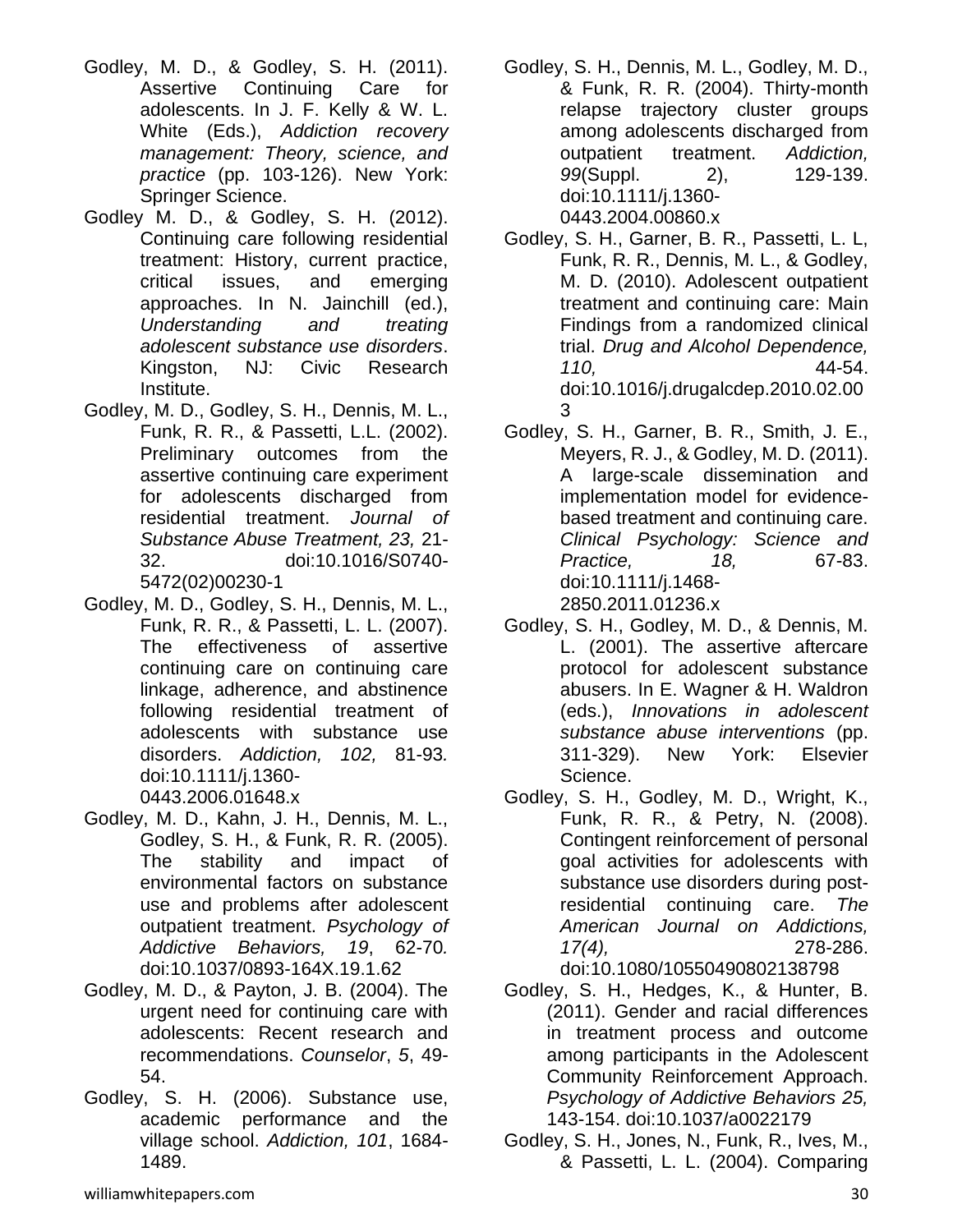outcomes of best-practice and research-based outpatient treatment protocols for adolescents. *Journal of Psychoactive Drugs, 27*(1), 35-48. doi:10.1080/02791072.2004.103997 22

- Godley, S. H., & Kenney, M. (2010). How to implement an outpatient evidencebased treatment in a residential program. *Counselor*, *11,* 10-16.
- Godley, S. H., Passetti, L. L., Funk, R, R., Garner, B., & Godley, M. D. (2008). One-year treatment patterns and change trajectories for adolescents participating in outpatient treatment for the first time. *Journal of Psychoactive Drugs, 40*(1), 17-28. doi:10.1080/02791072.2008.103997 58
- Godley, S. H., Risberg, R., Adams, L., & Sodetz, A. (2002). Chestnut Health System's Bloomington outpatient and intensive outpatient program for adolescent substance abusers. In S. J. Stevens & A. Morral (Eds.), *Adolescent substance abuse treatment in the United States: Exemplary models from a national evaluation study* (pp. 57- 80). Binghamton, NY: Haworth Press.
- Godley, S. H., Sabin, M. C., Mcclure, C., Smerken, M., & Manion, L. (1988). Paid friends for frequent recidivists: An evaluation of a multi-faceted community aide program. *Psychosocial Rehabilitation Journal, 11*, 29-39.
- Godley, S. H., Smith, J. E., Meyers, R. J., & Godley, M. D. (2009). Adolescent Community Reinforcement Approach (A-CRA). In D. W. Springer & A. Rubin (eds.), *Substance abuse treatment for youths and adults: Clinician's guide to evidence-based practice* (pp. 109-201)*.* Hoboken, NJ: John Wiley & Sons, Inc.
- Godley, S. H., White, M. K., & Passetti, L. L. (2006). Employment and adolescent alcohol and drug treatment and recovery: An exploratory study. *American Journal on Addictions, 15*, 137-143.

doi:10.1080/10550490601006295

- Godley, S. H., & White, W. L. (2006). Student Assistance Programs: A valuable resource for substanceinvolved adolescents. *The Counselor, 7*, 66-70.
- Godley, S. H., White, W. L., Diamond, G., Passetti, L., & Titus, J. (2001). Therapist reactions to manual-guided therapies for the treatment of adolescent marijuana users. *Clinical Psychology: Science and Practice, 8*, 405-417. doi:10.1093/clipsy.8.4.405
- Goldiamond, I. (1974). Toward a constructional approach to social problems: Ethical and constitutional issues raised by applied behavior analysis. *Behaviorism, 2*, 1-84.
- Hunt, G. M., & Azrin, N. H. (1973). A community-reinforcement approach to alcoholism. *Behavior Research and Therapy, 11*, 91-104. doi:10.1016/S0005-7967(73)90072-7
- Ito, J., & Diamond, D. M. (1986). Aftercare in alcoholism treatment: A review. In W. R. Miller & N. Heather (Eds.), *Treating addictive behaviors: Process of change* (pp. 435-452). New York: Plenum Press.
- Lash, S. J., Burden, J. L., Monteleone, B. R., & Lehmann, L. P. (2004). Social reinforcement of substance abuse treatment aftercare participation: Impact on outcome. *Addictive Behaviors*, *29*, 337-342.
- Lash, S. J., Stephens, R. S., Burden, J. L., Grambow, S. C., DeMarce, J. M., Jones, M. E.,…Horner, R. D. (2007). Contracting, prompting, and reinforcing substance use disorder continuing care: A randomized clinical trial. *Psychology of Addictive Behaviors, 21,* 387-397. doi:10.1037/0893-164X.21.3.387
- Lash, S. J., Burden, J. L., & Fearer, S. A. (2007). Contracting, prompting, and reinforcing substance abuse treatment aftercare adherence. *Journal of Drug Addiction, Education, and Eradication*, *2*, 455-490.
- Lipsey, M. W. (2009). The primary factors that characterize effective